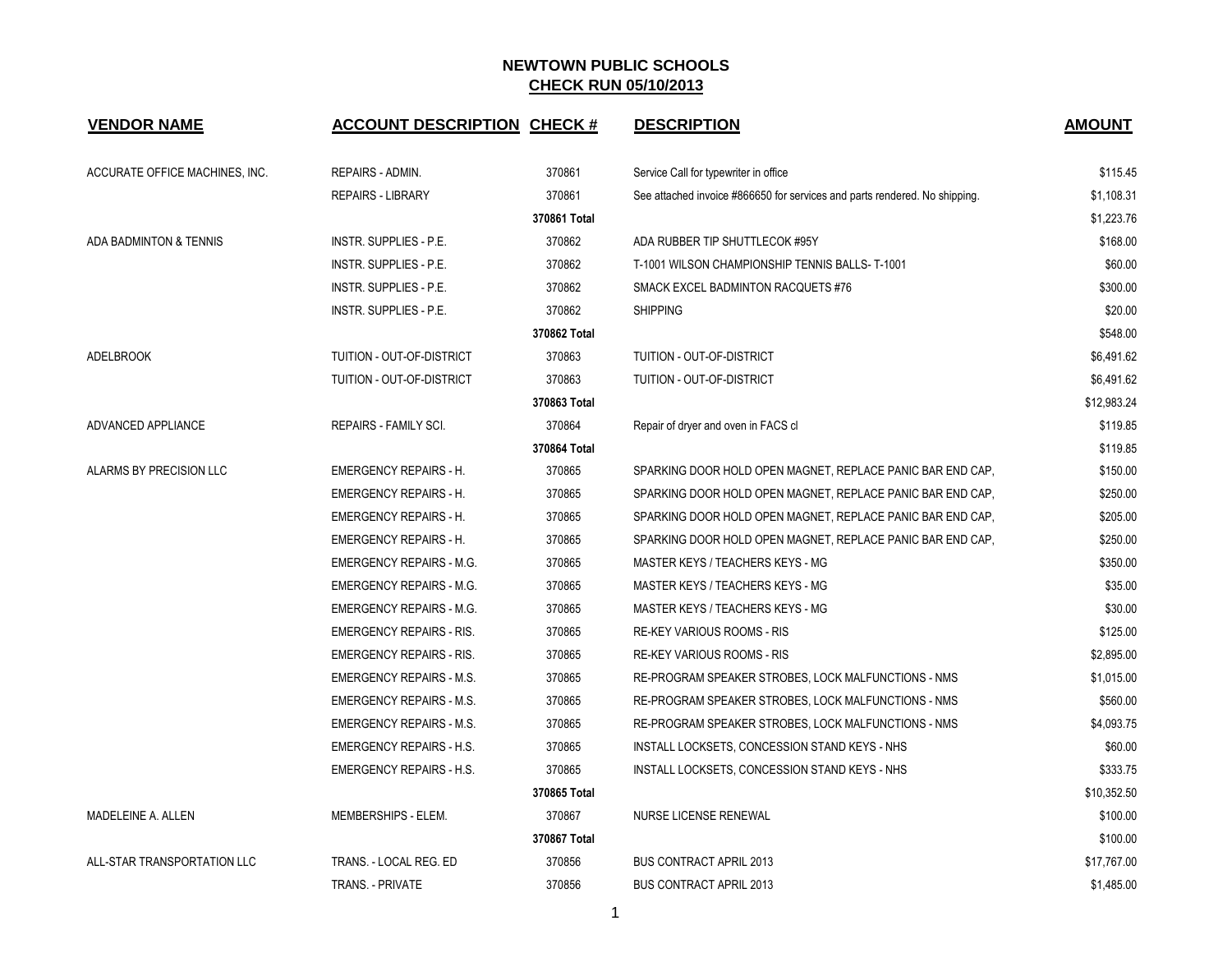| <b>VENDOR NAME</b>               | <b>ACCOUNT DESCRIPTION CHECK #</b> |              | <b>DESCRIPTION</b>                                                            | <b>AMOUNT</b> |
|----------------------------------|------------------------------------|--------------|-------------------------------------------------------------------------------|---------------|
| ALL-STAR TRANSPORTATION LLC      | TRANS. - LOCAL SPECIAL ED          | 370856       | <b>BUS CONTRACT APRIL 2013</b>                                                | \$255.00      |
|                                  | TRANS. - LOCAL REG. ED             | 370856       | LOCAL TRANSPORTATIONFOR SCHOOL YEAR 2012-13                                   | \$204,019.02  |
|                                  | <b>TRANS. - PRIVATE</b>            | 370856       | ST. ROSE TRANS - 29 BUSES FOR SCHOOL YEAR 2012-13                             | \$15,919.02   |
|                                  | <b>TRANS. - PRIVATE</b>            | 370856       | FRASER WOODS TRANS - 1/3 OF \$290 FOR 2 BUSES - 170 DAYS                      | \$3,286.67    |
|                                  | TRANS. - PRIVATE                   | 370856       | HOUSATONIC VALLEY TRANS - 1/3 OF \$290 FOR 2 BUSES - 165 DAYS                 | \$3,190.00    |
|                                  | TRANS. - MAGNET SCH.               | 370856       | MAGNET PORTION OF ALL STAR TRANS - 1/2 BUS COST                               | \$2,774.50    |
|                                  |                                    | 370856 Total |                                                                               | \$248,696.21  |
|                                  | CONTRACTED SERV. - GUIDANCE        | 370866       | Tap Program Transportation - 3/27 to Brookfield Lanes                         | \$375.00      |
|                                  | STUDENT TRAVEL - CLASSROOM         | 370866       | TRANSPORTATION TENNIS-LACROSSE-BASEBALL                                       | \$1,520.00    |
|                                  | STUDENT TRAVEL - MATH              | 370866       | Travel for Math Team to REED school for math meet.                            | \$65.00       |
|                                  |                                    | 370866 Total |                                                                               | \$1,960.00    |
| AMERICAN ALLIANCE FOR HEALTH     | MEMBERSHIPS - P.E.                 | 370868       | 6 MEMBERSHIPS                                                                 | \$810.00      |
|                                  |                                    | 370868 Total |                                                                               | \$810.00      |
| AMERICAN CONTRACTING LLC         | TRANS. - LOCAL REG. ED             | 370857       | LOCAL TRANSPORTATION FOR SCHOOL YEAR 2012-13                                  | \$5,270.00    |
|                                  |                                    | 370857 Total |                                                                               | \$5,270.00    |
| AMERICAN SCHOOL COUNSELOR ASSOC. | CONTRACTED SERV. - GUIDANCE        | 370869       | Conference Registration - June 30 - July 3, 2013 - Philadelphia, Pennsylvania | \$369.00      |
|                                  | CONTRACTED SERV. - GUIDANCE        | 370869       | Purchase Order processing fee - NO SHIPPING                                   | \$10.00       |
|                                  |                                    | 370869 Total |                                                                               | \$379.00      |
| CARMELLA AMODEO                  | STAFF TRAVEL - INFO. TECH.         | 370870       | TRAVEL JUNE THRU DEC 2012                                                     | \$85.14       |
|                                  | STAFF TRAVEL - INFO. TECH.         | 370870       | TRAVEL JAN THRU APRIL 2013                                                    | \$253.12      |
|                                  |                                    | 370870 Total |                                                                               | \$338.26      |
| <b>CARL ANDERSON</b>             | CONTRACTED SERV. - MUSIC           | 370871       | For services ending on May 13, 2013, 1 hour, 4th Gr. Chorus rehearsal, 5/3/13 | \$25.00       |
|                                  | CONTRACTED SERV. - MUSIC           | 370871       | 4th Gr. Choral Rehearsal, 1 hour, 5/6/13                                      | \$25.00       |
|                                  | CONTRACTED SERV. - MUSIC           | 370871       | 4th Gr. Choral Concert, 2 hours, 5/10/13                                      | \$50.00       |
|                                  | CONTRACTED SERV. - MUSIC           | 370871       | 4th Grade Choral Rehearsal, 1 hour, 5/13/13                                   | \$25.00       |
|                                  | CONTRACTED SERV. - MUSIC           | 370871       | 4th Grade Choral Concert, 2 hours, 5/13/13                                    | \$50.00       |
|                                  |                                    | 370871 Total |                                                                               | \$175.00      |
| MARGARET ANNETT                  | STAFF TRAVEL - ELEM.               | 370872       | TRAVEL JAN THRU MARCH 2013                                                    | \$42.60       |
|                                  |                                    | 370872 Total |                                                                               | \$42.60       |
| ASCOM HASLER/GE CAP PROG         | <b>EQUIP RENTAL - ADMIN.</b>       | 370873       | LEASE FOR FOLDING MACHINE                                                     | \$158.47      |
|                                  |                                    | 370873 Total |                                                                               | \$158.47      |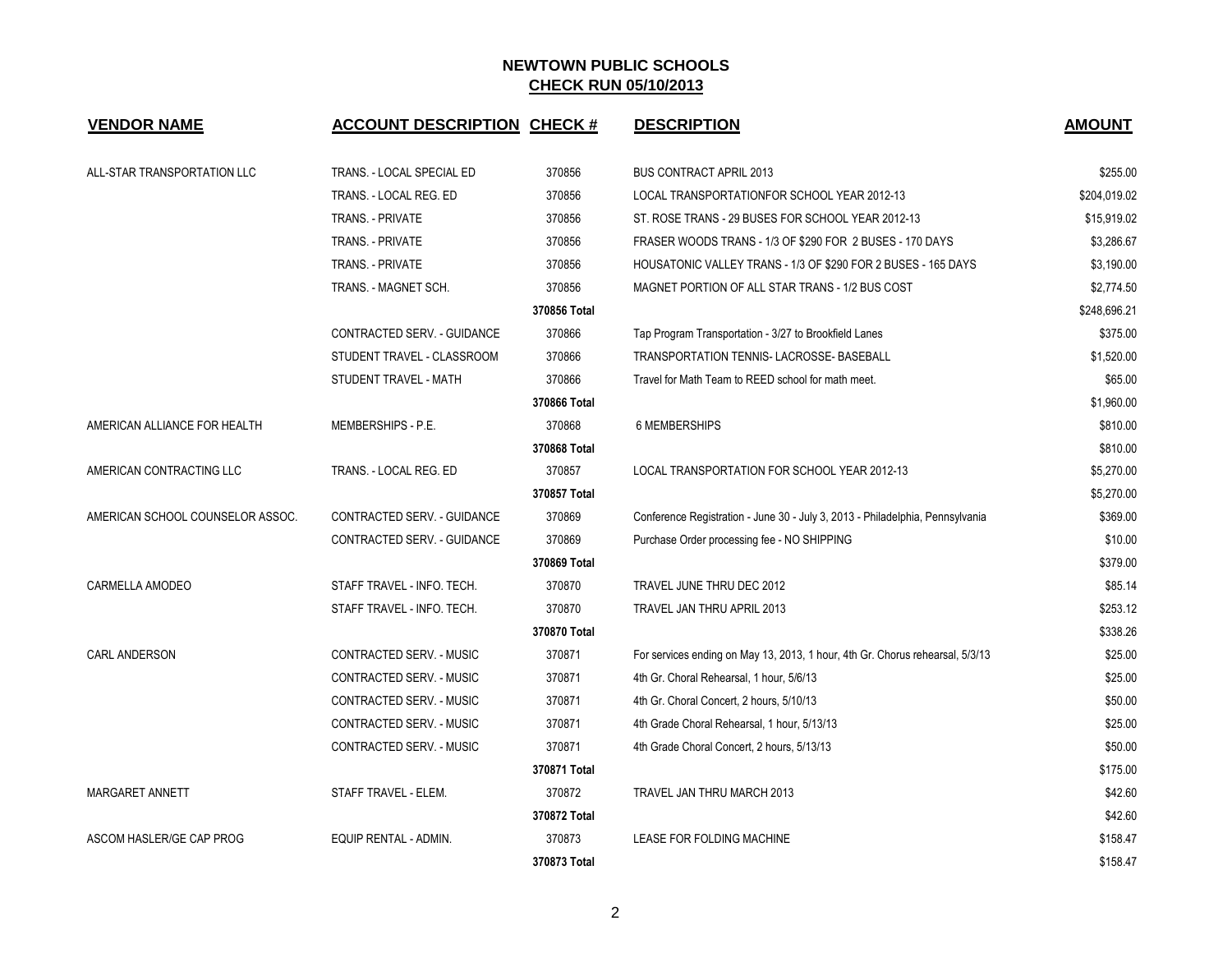| <b>VENDOR NAME</b>                  | <b>ACCOUNT DESCRIPTION CHECK #</b> |              | <b>DESCRIPTION</b>                                                                  | <b>AMOUNT</b> |
|-------------------------------------|------------------------------------|--------------|-------------------------------------------------------------------------------------|---------------|
| AT&T                                | <b>TELEPHONE &amp; CABLE</b>       | 370875       | <b>SERVICES 2012/13</b>                                                             | \$126.74      |
|                                     |                                    | 370875 Total |                                                                                     | \$126.74      |
| <b>AT&amp;T MOBILITY</b>            | <b>TELEPHONE &amp; CABLE</b>       | 370876       | <b>SERVICES 2012/13</b>                                                             | \$124.87      |
|                                     |                                    | 370876 Total |                                                                                     | \$124.87      |
| ATLANTIC DETROIT DIESEL-ALLISON LLC | B. & G. REPAIRS - RIS.             | 370877       | REPLACE GENERATOR BATTERIES - RIS                                                   | \$659.98      |
|                                     |                                    | 370877 Total |                                                                                     | \$659.98      |
| <b>ATOMIC EVENTS</b>                | STAFF TRAIN. - CLASSROOM           | 370878       | SBAC Assessment: Dine & Discuss Member registration                                 | \$140.00      |
|                                     | STAFF TRAIN. - CLASSROOM           | 370878       | SBAC Assessment: Dine & Discuss Non-Member Registration                             | \$180.00      |
|                                     |                                    | 370878 Total |                                                                                     | \$320.00      |
| AUTO HOME COMMERCIAL                | B. & G. REPAIRS - HOM.             | 370879       | REPLACE CLOCKS RM 317/319 - HOM                                                     | \$580.12      |
|                                     | B. & G. REPAIRS - H.S.             | 370879       | REPAIR / SYNC CLOCKS - NHS                                                          | \$962.11      |
|                                     |                                    | 370879 Total |                                                                                     | \$1,542.23    |
| AUTOMATED BUILDING SYSTEMS, INC.    | <b>EMERGENCY REPAIRS - H.S.</b>    | 370880       | ALERTON CONTROL REPAIR PARTS - NHS                                                  | \$8,424.53    |
|                                     |                                    | 370880 Total |                                                                                     | \$8,424.53    |
| <b>ANNETTE BARBOUR</b>              | TRANS. - LOCAL SPECIAL ED          | 370882       | SERV 04/22/13 THRU 04/26/13                                                         | \$320.00      |
|                                     | TRANS. - LOCAL SPECIAL ED          | 370882       | SERV 04/29/13 THRU 05/01/13                                                         | \$240.00      |
|                                     |                                    | 370882 Total |                                                                                     | \$560.00      |
| PHILLIP BEIERLE                     | STAFF TRAVEL - MUSIC               | 370883       | <b>TRAVEL CMEA CONF</b>                                                             | \$50.00       |
|                                     |                                    | 370883 Total |                                                                                     | \$50.00       |
| BERCHEM, MOSES & DEVLIN, P.C.       | PROF. SERV. - SUPER.               | 370884       | LEGAL SERVICES FOR MARCH 2013                                                       | \$10,514.00   |
|                                     |                                    | 370884 Total |                                                                                     | \$10,514.00   |
| BERKSHIRE SEPTIC & PORTABLE TOILET  | <b>EQUIP RENTAL - SPORTS</b>       | 370885       | PORTABLE TOILETS FOR SCHOOL YEAR                                                    | \$100.00      |
|                                     |                                    | 370885 Total |                                                                                     | \$100.00      |
| RONALD J. BIENKOWSKI                | STAFF TRAVEL - BUS. SERV.          | 370886       | MONTHLY TRAVEL 2012/13                                                              | \$300.00      |
|                                     |                                    | 370886 Total |                                                                                     | \$300.00      |
| BILL FLOOD'S GOLF PRO SHOP          | <b>INSTR. SUPPLIES - SPORTS</b>    | 370887       | PITCH MARK- CUSTOM LOGO PRO V1                                                      | \$894.00      |
|                                     |                                    | 370887 Total |                                                                                     | \$894.00      |
| <b>BEVERLY BJORKLUND</b>            | STAFF TRAVEL - CLASSROOM           | 370888       | TRAVEL GOOGLE WORKSHOP                                                              | \$34.47       |
|                                     |                                    | 370888 Total |                                                                                     | \$34.47       |
| BLUE LABEL BATTERY INC.             | REPAIRS - INFO. TECH.              | 370889       | Battery for Dell Latitude E5420 - 6 cell part 312-11631 year Warranty - No shipping | \$297.00      |
|                                     |                                    | 370889 Total |                                                                                     | \$297.00      |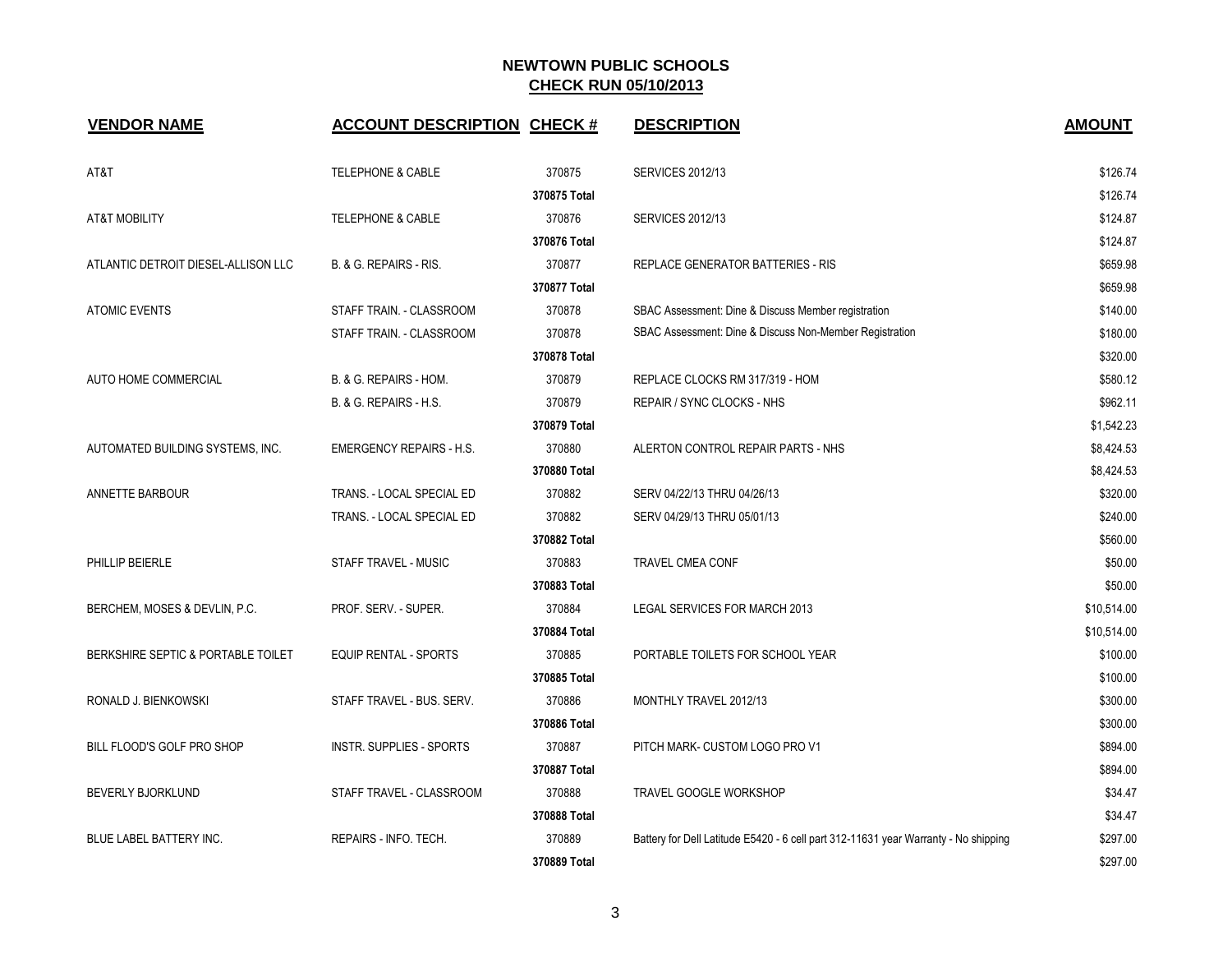| <b>VENDOR NAME</b>                 | <b>ACCOUNT DESCRIPTION CHECK #</b> |              | <b>DESCRIPTION</b>                                                                        | <b>AMOUNT</b> |
|------------------------------------|------------------------------------|--------------|-------------------------------------------------------------------------------------------|---------------|
| THE BOOKSOURCE                     | OTHER SUPPLIES - STAFF DEVELOP.    | 370890       | Reading supplies for NMS Cincogrono/PapiliaSEE QUOTE #Q83365 & Q84320                     | \$1,496.00    |
|                                    | OTHER SUPPLIES - STAFF DEVELOP.    | 370890       | Reading supplies for NMS Cincogrono/PapiliaSEE QUOTE #Q83365 & Q84320                     | \$1,496.30    |
|                                    |                                    | 370890 Total |                                                                                           | \$2,992.30    |
| <b>BOTSFORD POSTMASTER</b>         | POSTAGE - ADMIN.                   | 370891       | Forever stamps, please send check to Middle Gate School-no shipping                       | \$230.00      |
|                                    |                                    | 370891 Total |                                                                                           | \$230.00      |
| GINA BRADBURY P.T.                 | STAFF TRAVEL - PUPIL SERV.         | 370892       | TRAVEL 01/02/13 THRU 01/15/13                                                             | \$74.87       |
|                                    | STAFF TRAVEL - PUPIL SERV.         | 370892       | TRAVEL 01/17/13 THRU 01/30/13                                                             | \$64.59       |
|                                    |                                    | 370892 Total |                                                                                           | \$139.46      |
| <b>BRIDGES TRANSITIONS CO</b>      | CONTRACTED SERV. - GUIDANCE        | 370893       | Renewal notice for Transitions Choices Explorer per attached form.                        | \$675.00      |
|                                    |                                    | 370893 Total |                                                                                           | \$675.00      |
| PATTI CALDERARA                    | OFF. SUPPLIES - NONPUBLIC          | 370894       | <b>BABY WIPES</b>                                                                         | \$39.58       |
|                                    |                                    | 370894 Total |                                                                                           | \$39.58       |
| CAROLINA BIOLOGICAL SUPPLY COMPANY | INSTR. SUPPLIES - CLASSROOM        | 370895       | Science Materials: seeds, gravel, living plants, moth cocoons, living material ecosystems | \$32.78       |
|                                    | INSTR. SUPPLIES - CLASSROOM        | 370895       | <b>SHIPPING</b>                                                                           | \$17.55       |
|                                    | INSTR. SUPPLIES - CLASSROOM        | 370895       | Raise-A-Frog Kit RE-146450 (Please deliver for the week of 4/22-Thank You)                | \$96.88       |
|                                    | INSTR. SUPPLIES - CLASSROOM        | 370895       | Shipping                                                                                  | \$56.34       |
|                                    |                                    | 370895 Total |                                                                                           | \$203.55      |
| <b>CCM SERVICES LLC</b>            | ELECTRICITY - H.S.                 | 370896       | ELECTRIC SUPPLY BROKERAGE FEE CONTRACT - APRIL, MAY & JUNE FEES                           | \$1,109.00    |
|                                    |                                    | 370896 Total |                                                                                           | \$1,109.00    |
| <b>CHARTER COMMUNICATIONS</b>      | <b>TELEPHONE &amp; CABLE</b>       | 370897       | <b>SERVICES 2012/13</b>                                                                   | \$2,407.84    |
|                                    |                                    | 370897 Total |                                                                                           | \$2,407.84    |
| CONN BASEMENT SYSTEMS RADON INC.   | B. & G. REPAIRS - M.S.             | 370898       | SERVICE CALL TO CHECK WATER LEAK UNDER BATHROOMS - NMS                                    | \$300.00      |
|                                    |                                    | 370898 Total |                                                                                           | \$300.00      |
| CONN JUNIOR REPUBLIC INC.          | TUITION - OUT-OF-DISTRICT          | 370899       | TUITION - OUT-OF-DISTRICT                                                                 | \$4,367.53    |
|                                    | TUITION - OUT-OF-DISTRICT          | 370899       | TUITION - OUT-OF-DISTRICT                                                                 | \$4,367.53    |
| CONN JUNIOR REPUBLIC INC.          | TUITION - OUT-OF-DISTRICT          | 370899       | TUITION - OUT-OF-DISTRICT                                                                 | \$4,367.53    |
|                                    | TUITION - OUT-OF-DISTRICT          | 370899       | TUITION - OUT-OF-DISTRICT                                                                 | \$4,367.53    |
|                                    | TUITION - OUT-OF-DISTRICT          | 370899       | TUITION - OUT-OF-DISTRICT                                                                 | \$4,367.53    |
|                                    | TUITION - OUT-OF-DISTRICT          | 370899       | TUITION - OUT-OF-DISTRICT                                                                 | \$4,367.53    |
|                                    |                                    | 370899 Total |                                                                                           | \$26,205.18   |
| <b>CRIMI PAINTING</b>              | <b>REPAIRS - SPORTS</b>            | 370900       | PAINTING OF DUGOUT - TWO COATS OF PAINTS                                                  | \$1,190.32    |
|                                    |                                    | 370900 Total |                                                                                           | \$1,190.32    |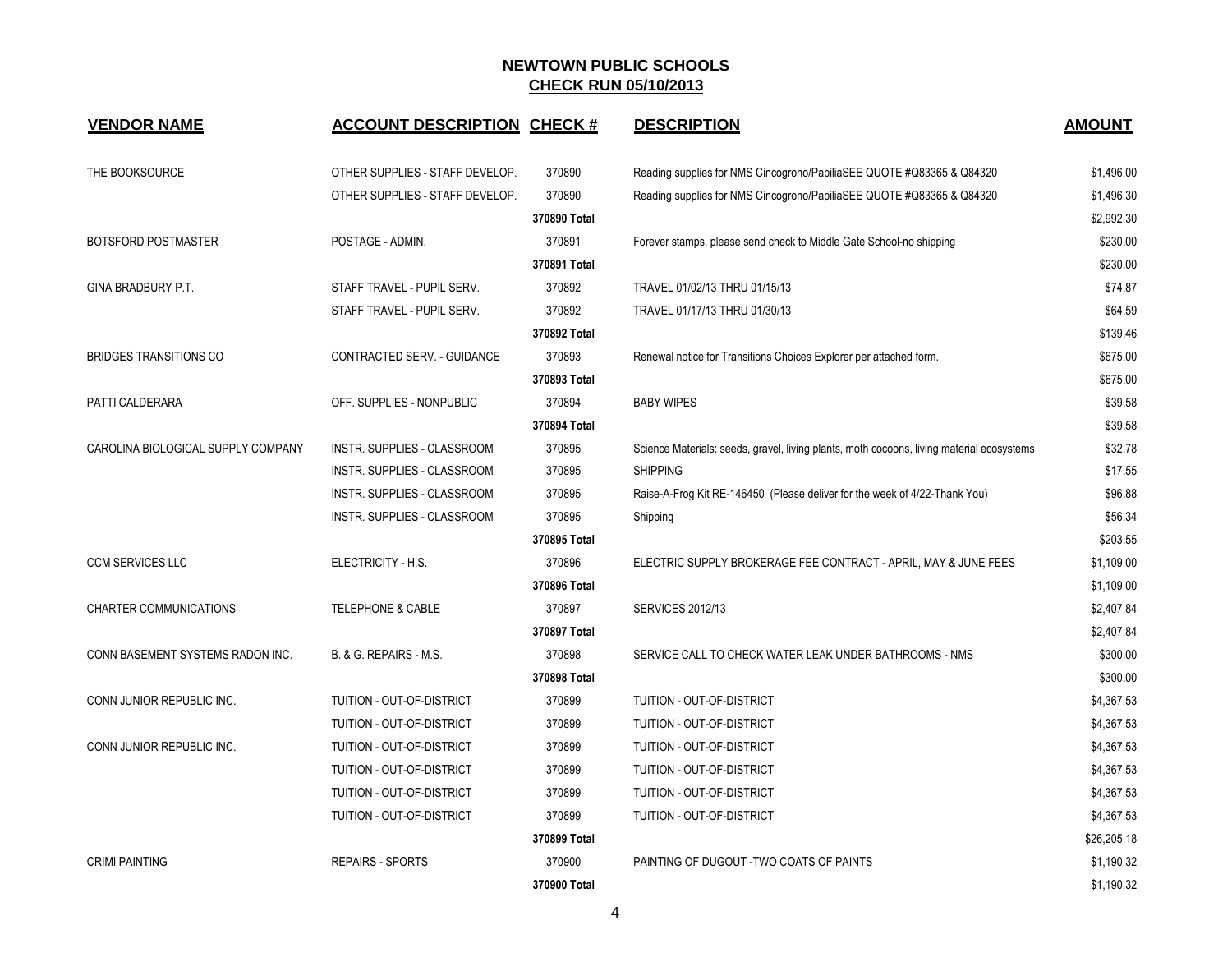| <b>VENDOR NAME</b>            | <b>ACCOUNT DESCRIPTION CHECK #</b> |              | <b>DESCRIPTION</b>                                                                | <b>AMOUNT</b> |
|-------------------------------|------------------------------------|--------------|-----------------------------------------------------------------------------------|---------------|
| <b>CTAHPERD</b>               | MEMBERSHIPS - P.E.                 | 370901       | <b>MEMBERSHIP</b>                                                                 | \$280.00      |
|                               |                                    | 370901 Total |                                                                                   | \$280.00      |
| M.J. DALY, LLC                | <b>B&amp;G CONTRACTED SERV.</b>    | 370902       | QUARTERLY SPRINKLER INSPECTIONS-HAW/RIS/NHS 2012-2013                             | \$660.00      |
|                               | <b>B&amp;G CONTRACTED SERV.</b>    | 370902       | QUARTERLY SPRINKLER INSPECTIONS-HAW/RIS/NHS 2012-2013                             | \$849.00      |
|                               | <b>B&amp;G CONTRACTED SERV.</b>    | 370902       | QUARTERLY SPRINKLER INSPECTIONS-HAW/RIS/NHS 2012-2013                             | \$460.00      |
|                               |                                    | 370902 Total |                                                                                   | \$1,969.00    |
| <b>STEPHEN DAWSON</b>         | STAFF TRAVEL - INFO. TECH.         | 370903       | TRAVEL APRIL 2013                                                                 | \$41.87       |
|                               |                                    | 370903 Total |                                                                                   | \$41.87       |
| DCS PROMOTIONS LLC            | <b>SECURITY SUPPLIES</b>           | 370904       | Six (6) Tactical Polo Uniform Security Shirts, 2 S/S & 4 L/S, Size L, NO SHIPPING | \$307.00      |
|                               |                                    | 370904 Total |                                                                                   | \$307.00      |
| NICHOLAS DROUIN               | STAFF TRAVEL - CLASSROOM           | 370905       | TRAVEL JAN THRU APRIL 2013                                                        | \$54.24       |
|                               |                                    | 370905 Total |                                                                                   | \$54.24       |
| AMY DUMOCH, M.A. CCC-SLP      | CONTRACTED SERV. - SP/HEAR.        | 370906       | <b>CONSULTATION SERVICES TO DISTRICT SLPS</b>                                     | \$2,900.00    |
|                               |                                    | 370906 Total |                                                                                   | \$2,900.00    |
| EARTH'S BIRTHDAY PROJECT INC. | <b>INSTR. SUPPLIES - CLASSROOM</b> | 370907       | Painted Lady Butterfly Caterpillars, PLB-TO BE SHIPPED WEEK OF APRIL 22, 2013     | \$481.25      |
|                               | INSTR. SUPPLIES - CLASSROOM        | 370907       | Redworms-RWO                                                                      | \$12.95       |
|                               | INSTR. SUPPLIES - CLASSROOM        | 370907       | Shipping/handling (promotional discount of 59.30 for order should be applied)     | \$49.42       |
|                               | INSTR. SUPPLIES - CLASSROOM        | 370907       | Painted lady Butterflies PLB (gr. 1)                                              | \$55.80       |
|                               | <b>INSTR. SUPPLIES - CLASSROOM</b> | 370907       | Ship/Hand                                                                         | \$15.50       |
|                               |                                    | 370907 Total |                                                                                   | \$614.92      |
| EAST HAVEN BUILDERS SUPPLY    | <b>B&amp;G SUPPLIES - MAINT.</b>   | 370908       | LUMBER - MAINT SUPPLIES                                                           | \$480.32      |
|                               |                                    | 370908 Total |                                                                                   | \$480.32      |
| ECOLAB INC.                   | <b>REPAIRS - CAFETERIA</b>         | 370909       | <b>COOLER CURTAIN</b>                                                             | \$569.47      |
|                               |                                    | 370909 Total |                                                                                   | \$569.47      |
| <b>EQUIP CORPORATION</b>      | <b>EQUIP RENTAL - B&amp;G</b>      | 370910       | STORAGE CONTAINER RENTAL AT NHS - 2012-2013 (UNIT E-726)                          | \$75.00       |
|                               | <b>EQUIP RENTAL - SPORTS</b>       | 370910       | <b>CONTAINER RENTALS</b>                                                          | \$75.00       |
|                               | <b>EQUIP RENTAL - SPORTS</b>       | 370910       | <b>CONTAINER RENTALS</b>                                                          | \$95.00       |
|                               | EQUIP RENTAL - SPORTS              | 370910       | <b>CONTAINER RENTALS</b>                                                          | \$75.00       |
|                               |                                    | 370910 Total |                                                                                   | \$320.00      |
| <b>EXCEL TUTORING LLC</b>     | TUTORS - HOMEBOUND                 | 370911       | HOMEBOUND TUTORING                                                                | \$300.00      |
|                               | <b>TUTORS - HOMEBOUND</b>          | 370911       | HOMEBOUND TUTORING                                                                | \$270.00      |
|                               | <b>TUTORS - HOMEBOUND</b>          | 370911       | HOMEBOUND TUTORING                                                                | \$405.00      |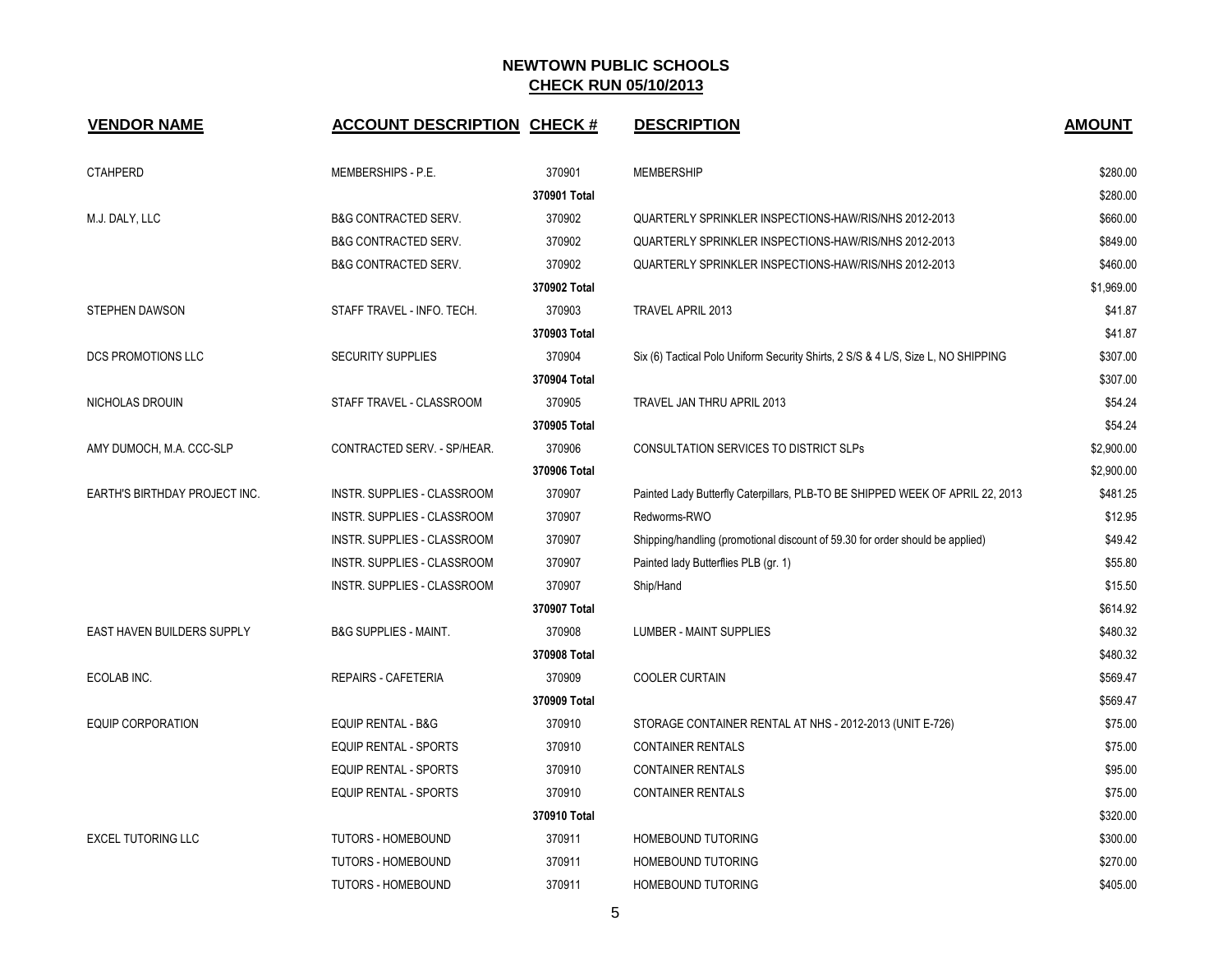| <b>VENDOR NAME</b>               | <b>ACCOUNT DESCRIPTION CHECK #</b> |              | <b>DESCRIPTION</b>                                                           | <b>AMOUNT</b> |
|----------------------------------|------------------------------------|--------------|------------------------------------------------------------------------------|---------------|
| <b>EXCEL TUTORING LLC</b>        | <b>TUTORS - HOMEBOUND</b>          | 370911       | <b>HOMEBOUND TUTORING</b>                                                    | \$187.50      |
|                                  | <b>TUTORS - HOMEBOUND</b>          | 370911       | <b>HOMEBOUND TUTORING</b>                                                    | \$270.00      |
|                                  | <b>TUTORS - HOMEBOUND</b>          | 370911       | HOMEBOUND TUTORING                                                           | \$290.00      |
|                                  | TUTORS - HOMEBOUND                 | 370911       | HOMEBOUND TUTORING                                                           | \$610.00      |
|                                  | TUTORS - HOMEBOUND                 | 370911       | <b>HOMEBOUND TUTORING</b>                                                    | \$30.00       |
|                                  | TUTORS - HOMEBOUND                 | 370911       | <b>HOMEBOUND TUTORING</b>                                                    | \$265.00      |
|                                  | TUTORS - HOMEBOUND                 | 370911       | HOMEBOUND TUTORING                                                           | \$140.00      |
|                                  | TUTORS - HOMEBOUND                 | 370911       | HOMEBOUND TUTORING                                                           | \$400.00      |
|                                  | TUTORS - HOMEBOUND                 | 370911       | <b>HOMEBOUND TUTORING</b>                                                    | \$187.50      |
|                                  | TUTORS - HOMEBOUND                 | 370911       | HOMEBOUND TUTORING                                                           | \$615.00      |
|                                  | TUTORS - HOMEBOUND                 | 370911       | <b>HOMEBOUND TUTORING</b>                                                    | \$205.00      |
|                                  | TUTORS - HOMEBOUND                 | 370911       | <b>HOMEBOUND TUTORING</b>                                                    | \$150.00      |
|                                  | TUTORS - HOMEBOUND                 | 370911       | <b>HOMEBOUND TUTORING</b>                                                    | \$460.00      |
|                                  | TUTORS - HOMEBOUND                 | 370911       | HOMEBOUND TUTORING                                                           | \$30.00       |
|                                  |                                    | 370911 Total |                                                                              | \$4,815.00    |
| F & M ELECTRICAL SUPPLY CO, INC. | <b>B&amp;G SUPPLIES - MAINT.</b>   | 370912       | ELECTRICIAN APPRENTICE SHOP SUPPLIES                                         | \$937.15      |
|                                  | <b>B&amp;G SUPPLIES - MAINT.</b>   | 370912       | ELECTRICIAN APPRENTICE SHOP SUPPLIES                                         | \$469.39      |
|                                  | <b>B&amp;G SUPPLIES - MAINT.</b>   | 370912       | ELECTRICIAN APPRENTICE SHOP SUPPLIES                                         | \$603.64      |
|                                  | <b>B&amp;G SUPPLIES - MAINT.</b>   | 370912       | ELECTRICIAN APPRENTICE SHOP SUPPLIES                                         | \$624.69      |
|                                  | B. & G. REPAIRS - H.S.             | 370912       | FOYER LIGHT FIXTURE BULB SOCKETS - NHS                                       | \$45.11       |
|                                  |                                    | 370912 Total |                                                                              | \$2,679.98    |
| FOLLETT EDUCATIONAL SERVICES     | SUPPLIES - LIBRARY                 | 370913       | Books and processing not to exceed \$200.00                                  | \$47.94       |
|                                  | <b>SUPPLIES - LIBRARY</b>          | 370913       | I II Be There                                                                | \$5.55        |
|                                  | SUPPLIES - LIBRARY                 | 370913       | Mindblind                                                                    | \$7.02        |
|                                  | SUPPLIES - LIBRARY                 | 370913       | Scorpio Races                                                                | \$6.17        |
|                                  | SUPPLIES - LIBRARY                 | 370913       | Hardcover and paperback 2014 Nutmeg books. NO SHIPPING. Please see attached. | \$11.04       |
|                                  | SUPPLIES - LIBRARY                 | 370913       | 2014 Nutmeg Intermediate Nominee Pa                                          | \$97.74       |
|                                  | TEXTBOOKS - CLASSROOM              | 370913       | Readers Workshop, Gr. 2, Character in a Series                               | \$803.60      |
|                                  |                                    | 370913 Total |                                                                              | \$979.06      |
| <b>FOLLETT LIBRARY RESOURCES</b> | <b>TEXTBOOKS - ENGLISH</b>         | 370914       | Firegirl, hardcover edition, Item F                                          | \$510.50      |
|                                  |                                    | 370914 Total |                                                                              | \$510.50      |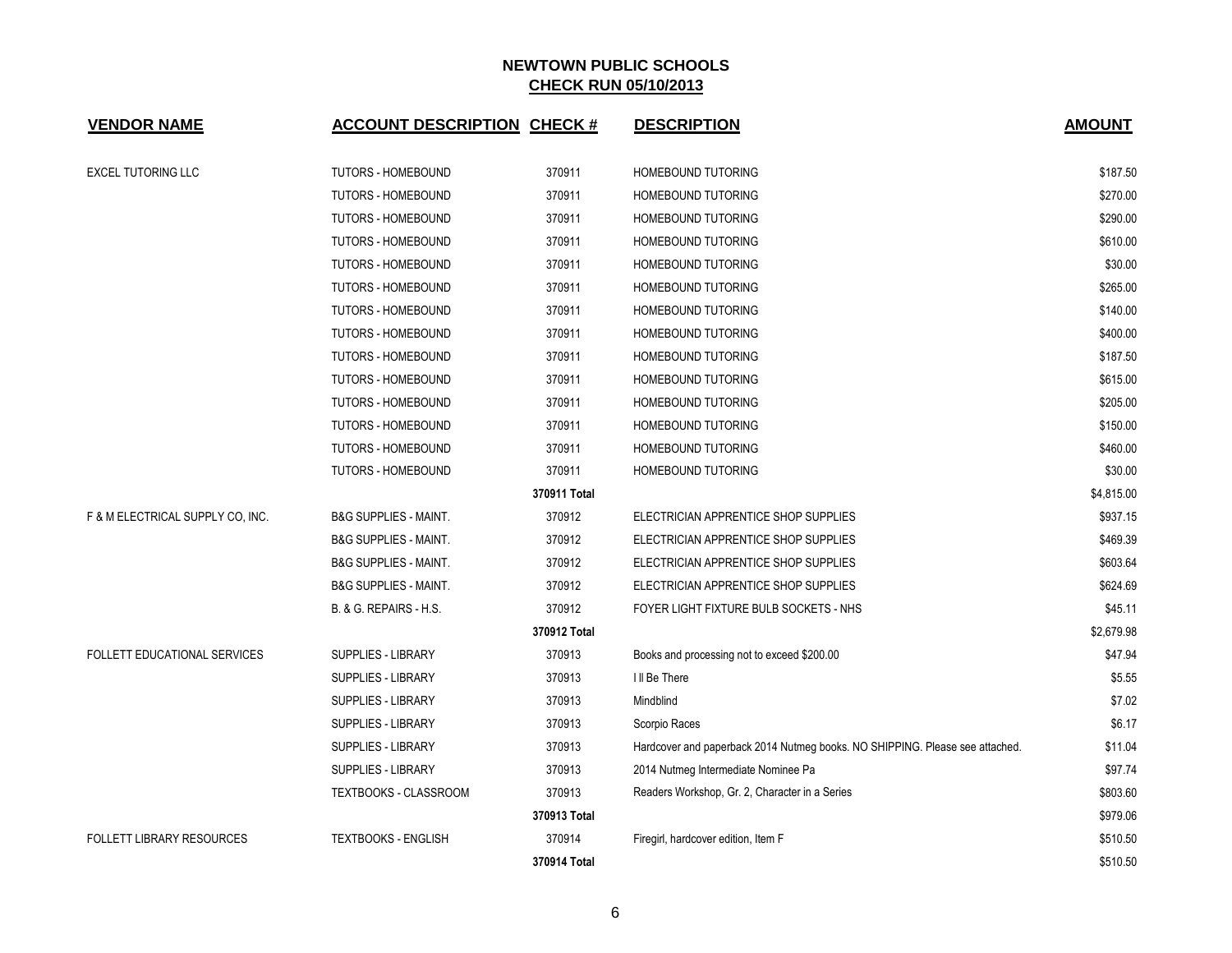| <b>VENDOR NAME</b>               | <b>ACCOUNT DESCRIPTION CHECK #</b> |              | <b>DESCRIPTION</b>                                              | <b>AMOUNT</b> |
|----------------------------------|------------------------------------|--------------|-----------------------------------------------------------------|---------------|
| LORRAINE D. FOSTER DAY SCHOOL    | TUITION - OUT-OF-DISTRICT          | 370915       | TUITION - OUT-OF-DISTRICT                                       | \$4,699.99    |
|                                  | TUITION - OUT-OF-DISTRICT          | 370915       | TUITION - OUT-OF-DISTRICT                                       | \$4,699.99    |
|                                  |                                    | 370915 Total |                                                                 | \$9,399.98    |
| THE FOUNDATION SCHOOL            | TUITION - OUT-OF-DISTRICT          | 370916       | TUITION - OUT-OF-DISTRICT                                       | \$24,000.00   |
|                                  | TUITION - OUT-OF-DISTRICT          | 370916       | TUITION - OUT-OF-DISTRICT                                       | \$6,000.00    |
|                                  | TUITION - OUT-OF-DISTRICT          | 370916       | TUITION - OUT-OF-DISTRICT                                       | \$6,000.00    |
|                                  |                                    | 370916 Total |                                                                 | \$36,000.00   |
| <b>FROG PUBLICATIONS</b>         | INSTR. SUPPLIES - CLASSROOM        | 370917       | Family Fun Pack Game Set, Level B - Math, Item #PA-734          | \$249.95      |
|                                  | INSTR. SUPPLIES - CLASSROOM        | 370917       | Shipping and Handling Charges                                   | \$37.49       |
|                                  |                                    | 370917 Total |                                                                 | \$287.44      |
| <b>DESIREE GALASSI</b>           | <b>ENRICHMENT</b>                  | 370918       | STIPEND PAYMENT                                                 | \$280.14      |
|                                  |                                    | 370918 Total |                                                                 | \$280.14      |
| DR. LINDA A. GEJDA               | STAFF TRAVEL - SUPER.              | 370919       | MONTHLY TRAVEL 2012/13                                          | \$300.00      |
|                                  |                                    | 370919 Total |                                                                 | \$300.00      |
| DR. JOHN GELINAS                 | PROF. SERV. - PSYCH/MED. EVAL.     | 370920       | PSY EVALUATION FOR NHS STUDENT                                  | \$3,050.00    |
|                                  |                                    | 370920 Total |                                                                 | \$3,050.00    |
| GERONNURSING & RESPITE CARE INC. | PROF. SERV. - HEALTH ELEM/RIS      | 370921       | <b>STARR SERVICES</b>                                           | \$2,403.01    |
|                                  |                                    | 370921 Total |                                                                 | \$2,403.01    |
| <b>MEGHAN GLYNN</b>              | STAFF TRAVEL - SP. ED. PREK-8      | 370922       | TRAVEL APRIL 2013                                               | \$17.74       |
|                                  |                                    | 370922 Total |                                                                 | \$17.74       |
| <b>GOLF QUEST</b>                | <b>INSTR. SUPPLIES - SPORTS</b>    | 370923       | <b>GOLF QUEST CARDS</b>                                         | \$250.00      |
|                                  |                                    | 370923 Total |                                                                 | \$250.00      |
| GOOGLE, INC.                     | CONTRACTED SERV. - INFO. TECH.     | 370924       | Additional Users for Google Archiving NO SHIPPING               | \$53.17       |
|                                  |                                    | 370924 Total |                                                                 | \$53.17       |
| <b>GOPHER</b>                    | INSTR. SUPPLIES - P.E.             | 370925       | SHIELD HOCKEY SET-HOCKEY CART-PVC GOALS- ETC. SEE SHOPPING CART | \$2,382.00    |
|                                  |                                    | 370925 Total |                                                                 | \$2,382.00    |
| <b>GRAINGER</b>                  | B. & G. REPAIRS - H.S.             | 370926       | <b>REPAIR PARTS - NHS</b>                                       | \$129.75      |
|                                  | B. & G. REPAIRS - H.S.             | 370926       | <b>REPAIR PARTS - NHS</b>                                       | \$202.64      |
|                                  | B. & G. REPAIRS - H.S.             | 370926       | <b>REPAIR PARTS - NHS</b>                                       | \$158.78      |
|                                  | <b>B&amp;G SUPPLIES - MAINT.</b>   | 370926       | <b>HEAD LAMPS, MAGLITE - MAINT SUPPLIES</b>                     | \$183.52      |
|                                  | B. & G. REPAIRS - H.S.             | 370926       | REPAIR PARTS - SLOP SINK, 2ND FLR BATHROOMS - NHS               | \$149.28      |
|                                  | B. & G. REPAIRS - H.S.             | 370926       | REPAIR PARTS - SLOP SINK, 2ND FLR BATHROOMS - NHS               | \$147.90      |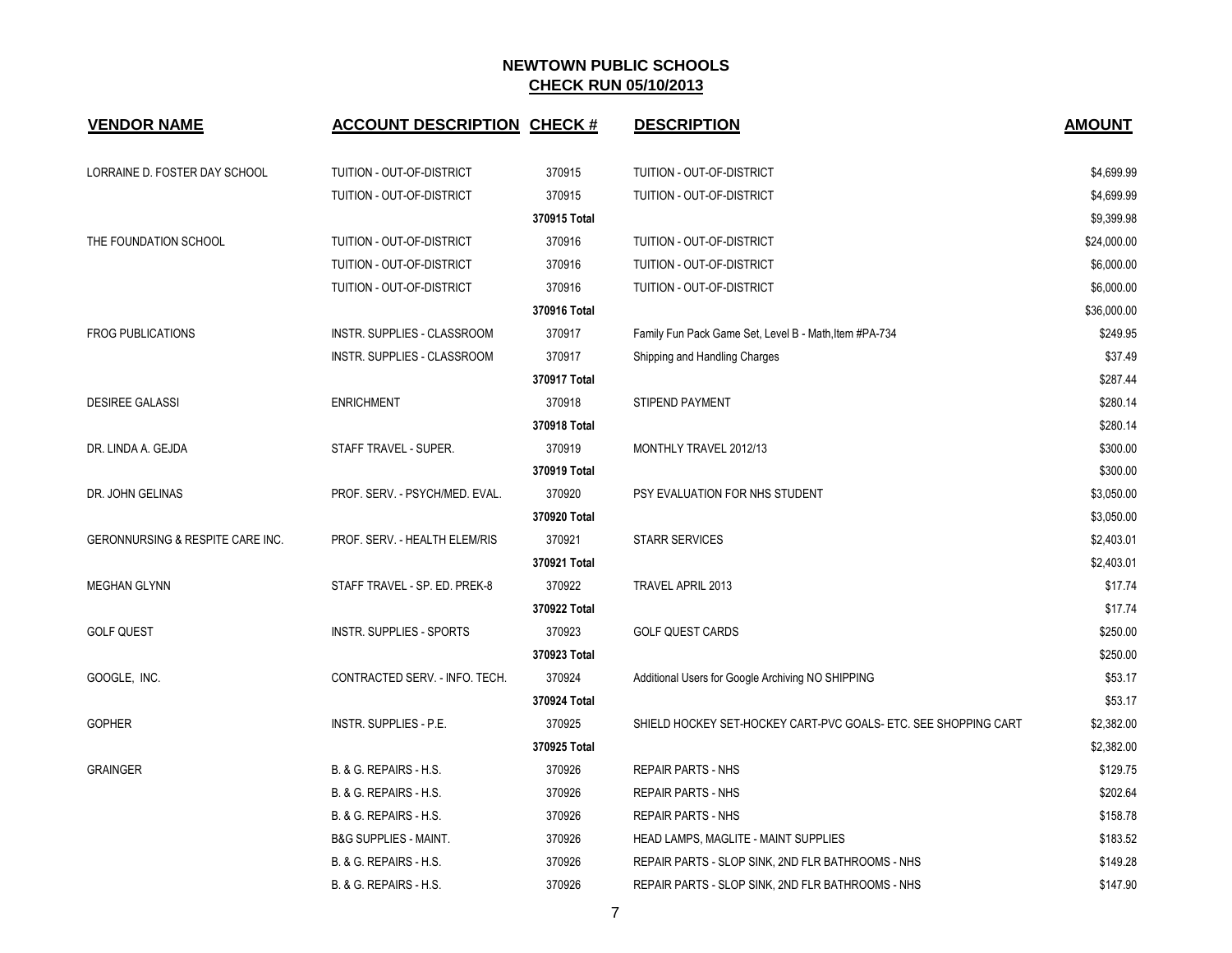| <b>VENDOR NAME</b>          | <b>ACCOUNT DESCRIPTION CHECK #</b>  |              | <b>DESCRIPTION</b>                                                       | <b>AMOUNT</b> |
|-----------------------------|-------------------------------------|--------------|--------------------------------------------------------------------------|---------------|
| <b>GRAINGER</b>             | <b>B&amp;G SUPPLIES - MAINT.</b>    | 370926       | MEASURING TAPE, FLASHLIGHT, UTILITY KNIFE, CLOG BLASTER - MAINT SUPPLIES | \$38.04       |
|                             | <b>B&amp;G SUPPLIES - MAINT.</b>    | 370926       | MEASURING TAPE, FLASHLIGHT, UTILITY KNIFE, CLOG BLASTER - MAINT SUPPLIES | \$77.99       |
|                             |                                     | 370926 Total |                                                                          | \$1,087.90    |
| PRIVATE INFORMATION         | TUITION - OUT-OF-DISTRICT           | 370927       | <b>MEDIATED AGREEMENT</b>                                                | \$17,500.00   |
|                             |                                     | 370927 Total |                                                                          | \$17,500.00   |
| PAULA A. GREENFIELD         | CONTRACTED SERV. - WORLD LANG.      | 370928       | PURCHASE FOR FRENCH IMMERSIM DAY                                         | \$74.67       |
|                             | STAFF TRAVEL - CLASSROOM            | 370928       | <b>TRAVEL UCONN WORKSHOP</b>                                             | \$86.08       |
|                             |                                     | 370928 Total |                                                                          | \$160.75      |
| HAT CITY PAPER & SUPPLY CO. | <b>B&amp;G SUPPLIES - CUSTODIAL</b> | 370929       | BUFF FLOOR PADS - CUST SUPPLIES                                          | \$33.14       |
|                             | <b>B&amp;G SUPPLIES - CUSTODIAL</b> | 370929       | PAPER PRODUCTS, LINERS, DUST PANS, BROOMS                                | \$4,323.38    |
|                             | <b>B&amp;G SUPPLIES - CUSTODIAL</b> | 370929       | PAPER PRODUCTS, LINERS, DUST PANS, BROOMS                                | \$2,983.20    |
|                             |                                     | 370929 Total |                                                                          | \$7,339.72    |
| <b>HEINEMANN</b>            | TEXTBOOKS - CLASSROOM               | 370930       | Readers Workshop - Grade 2, Climb Inside a Poem                          | \$63.00       |
|                             | TEXTBOOKS - CLASSROOM               | 370930       | Shipping and Handling charges                                            | \$7.00        |
|                             |                                     | 370930 Total |                                                                          | \$70.00       |
| HERFF JONES, INC.           | PRINTING - ADMIN.                   | 370931       | <b>DIPLOMAS</b>                                                          | \$1,330.91    |
|                             |                                     | 370931 Total |                                                                          | \$1,330.91    |
| <b>JENNIFER HOAG</b>        | STAFF TRAVEL - PSYCH.               | 370932       | <b>TRAVEL PPT MEETING</b>                                                | \$30.28       |
|                             |                                     | 370932 Total |                                                                          | \$30.28       |
| HOMETOWN TOOL LLC           | <b>B&amp;G SUPPLIES - MAINT.</b>    | 370933       | MAINT SUPPLIES - T SQUARE / DRILL BITS                                   | \$35.49       |
|                             | <b>B&amp;G SUPPLIES - MAINT.</b>    | 370933       | MAINT SUPPLIES - T SQUARE / DRILL B                                      | \$14.49       |
|                             | <b>B&amp;G SUPPLIES - MAINT.</b>    | 370933       | PLASTIC SCRAPERS - TILE WORK                                             | \$5.00        |
|                             |                                     | 370933 Total |                                                                          | \$54.98       |
| <b>SUZANNE HURLEY</b>       | <b>SUPPLIES - LIBRARY</b>           | 370934       | <b>BOOKS</b>                                                             | \$52.68       |
|                             |                                     | 370934 Total |                                                                          | \$52.68       |
| HUSSEY SEATING COMPANY      | B. & G. REPAIRS - H.S.              | 370935       | GYM BLEACHER REPAIR - NHS                                                | \$515.00      |
|                             | B. & G. REPAIRS - M.S.              | 370935       | <b>GYMNASIUM EQUIPMENT REPAIR - NMS</b>                                  | \$292.00      |
|                             |                                     | 370935 Total |                                                                          | \$807.00      |
| HYDRO TECHNOLOGIES, INC.    | <b>PROF. SERV. - B. &amp; G.</b>    | 370936       | WATER TESTING FOR BACTERIA - HOM                                         | \$83.00       |
|                             |                                     | 370936 Total |                                                                          | \$83.00       |
| <b>KRISTEN JACKSON</b>      | STAFF TRAVEL - SP. ED. PREK-8       | 370937       | TRAVEL 03/11/13 THRU 05/03/13                                            | \$242.16      |
|                             |                                     | 370937 Total |                                                                          | \$242.16      |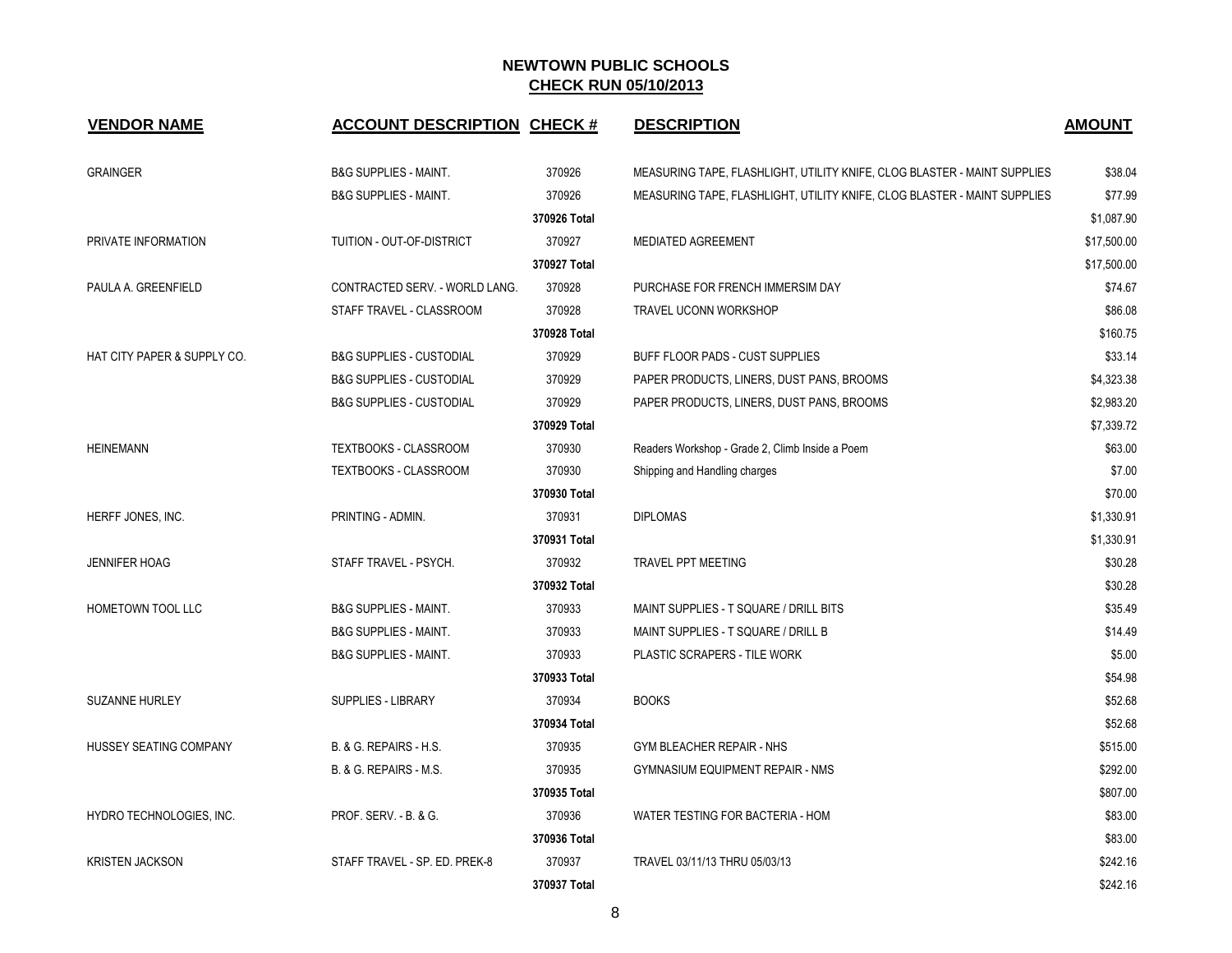| <b>VENDOR NAME</b>                 | <b>ACCOUNT DESCRIPTION CHECK #</b>  |              | <b>DESCRIPTION</b>                                        | <b>AMOUNT</b> |
|------------------------------------|-------------------------------------|--------------|-----------------------------------------------------------|---------------|
| LISA JOHNS                         | STAFF TRAVEL - INFO. TECH.          | 370938       | <b>TRAVEL APRIL 2013</b>                                  | \$74.30       |
|                                    |                                     | 370938 Total |                                                           | \$74.30       |
| JOHNSTONE SUPPLY                   | B. & G. REPAIRS - M.S.              | 370939       | <b>HVAC REPAIRS - NMS</b>                                 | \$371.24      |
|                                    |                                     | 370939 Total |                                                           | \$371.24      |
| RACHEL KALISH                      | PROF. SERV. - SP/HEAR.              | 370940       | STARR SPEECH SERVICES 10HRS/WK. X 37 WKS                  | \$1,200.00    |
|                                    |                                     | 370940 Total |                                                           | \$1,200.00    |
| KAMCO SUPPLY CORP OF NEW ENGLAND   | B. & G. REPAIRS - H.S.              | 370941       | REPLACEMENT GYM DOORS - NHS                               | \$90.00       |
|                                    |                                     | 370941 Total |                                                           | \$90.00       |
| KINSLEY POWER SYSTEMS              | <b>B&amp;G CONTRACTED SERV.</b>     | 370942       | EMERG GENERATOR SERVICE CONTRACT - SHS, MG, HOM, NMS, NHS | \$355.00      |
|                                    | <b>B&amp;G CONTRACTED SERV.</b>     | 370942       | EMERG GENERATOR SERVICE CONTRACT - SHS, MG, HOM, NMS, NHS | \$290.00      |
|                                    | <b>B&amp;G CONTRACTED SERV.</b>     | 370942       | EMERG GENERATOR SERVICE CONTRACT - SHS, MG, HOM, NMS, NHS | \$810.00      |
|                                    |                                     | 370942 Total |                                                           | \$1,455.00    |
|                                    | <b>EQUIP RENTAL - B&amp;G</b>       | 370943       | <b>GENERATOR RENTAL (MARCH) - HOM</b>                     | \$1,722.50    |
|                                    |                                     | 370943 Total |                                                           | \$1,722.50    |
| H. KREVIT & COMPANY, INC.          | <b>B&amp;G SUPPLIES - CUSTODIAL</b> | 370944       | POOL CHLORINE - NHS POOL                                  | (\$240.00)    |
|                                    | <b>B&amp;G SUPPLIES - CUSTODIAL</b> | 370944       | POOL CHLORINE - NHS POOL                                  | \$993.73      |
|                                    |                                     | 370944 Total |                                                           | \$753.73      |
| LITCHFIELD FORD                    | <b>REPAIRS - MAINT.</b>             | 370946       | MAINT TRUCK REPAIR (ENGINE WORK) - 61NT                   | \$6,824.80    |
|                                    |                                     | 370946 Total |                                                           | \$6,824.80    |
| DR. ANA PAULA MACHADO              | MEDICAL ADVISOR - HEALTH ADMIN      | 370947       | <b>MEDICAL DIRECTOR</b>                                   | \$769.20      |
|                                    |                                     | 370947 Total |                                                           | \$769.20      |
| MAHARD'S PIANO SERVICE, LLC        | <b>REPAIRS - MUSIC</b>              | 370948       | Tuning of Kawai UST 6 Piano in Music Room, 5/2/13         | \$125.00      |
|                                    | <b>REPAIRS - MUSIC</b>              | 370948       | Tuning of Kawai UST 6 Piano in Cafeteria, 5/2/13          | \$125.00      |
|                                    | <b>REPAIRS - MUSIC</b>              | 370948       | repairs of piano/tuning                                   | \$250.00      |
|                                    |                                     | 370948 Total |                                                           | \$500.00      |
| MANKA CONSTRUCTION & REMOLDING LLC | B. & G. REPAIRS - HOM.              | 370949       | GRAB BARS IN NURSES BATHROOM - HOM                        | \$330.00      |
|                                    |                                     | 370949 Total |                                                           | \$330.00      |
| <b>JILL MARAK</b>                  | <b>STUDENT TRAVEL - MUSIC</b>       | 370950       | TRAVEL NAFME CONF                                         | \$50.00       |
|                                    |                                     | 370950 Total |                                                           | \$50.00       |
| WENDY D. MARANS, M.S., CCC/SLP     | PROF. SERV. - SP/HEAR.              | 370951       | <b>SPEECH SERVICES</b>                                    | \$560.00      |
|                                    | CONTRACTED SERV. - SP/HEAR.         | 370951       | <b>SPEECH SERVICES</b>                                    | \$3,220.00    |
|                                    |                                     | 370951 Total |                                                           | \$3,780.00    |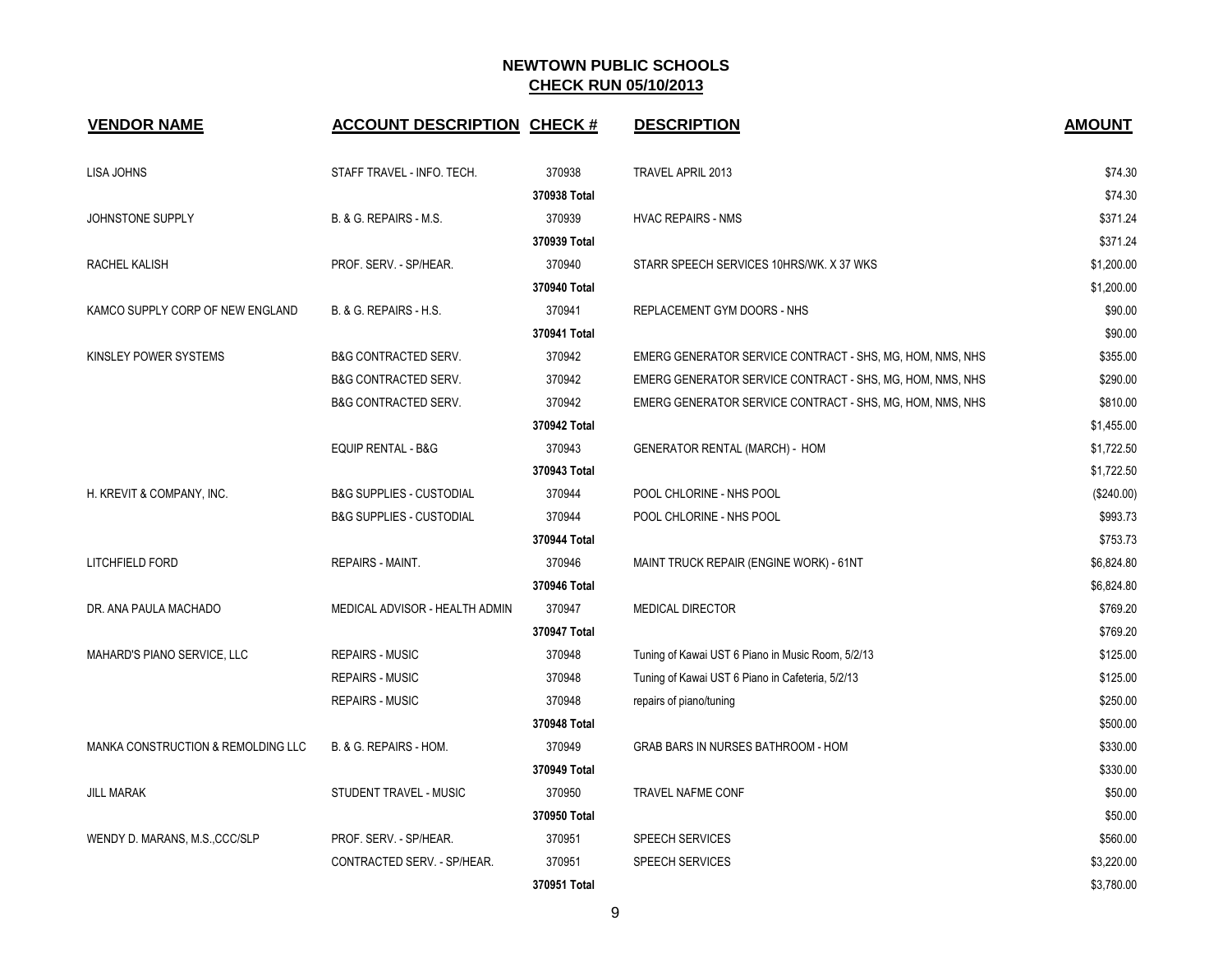| <b>VENDOR NAME</b>         | <b>ACCOUNT DESCRIPTION CHECK #</b>    |              | <b>DESCRIPTION</b>                                                                           | <b>AMOUNT</b> |
|----------------------------|---------------------------------------|--------------|----------------------------------------------------------------------------------------------|---------------|
| W.B. MASON., INC.          | OFF. SUPPLIES - BUS. SERV.            | 370952       | <b>SUPPLIES 2012/13</b>                                                                      | \$6.30        |
|                            | OFF. SUPPLIES - BUS. SERV.            | 370952       | <b>SUPPLIES 2012/13</b>                                                                      | \$357.13      |
|                            | OFF. SUPPLIES - BUS. SERV.            | 370952       | <b>SUPPLIES 2012/13</b>                                                                      | (\$18.00)     |
|                            | EQUIPMENT - DISTRICT FURNITURE        | 370952       | STORAGE CABINET / FIREPROOF SAFE - CENTRAL OFFICE                                            | \$3,273.00    |
|                            | <b>EQUIPMENT - DISTRICT FURNITURE</b> | 370952       | STORAGE CABINET / FIREPROOF SAFE - CENTRAL OFFICE                                            | \$500.00      |
|                            | <b>B&amp;G SUPPLIES - ADMIN.</b>      | 370952       | PRINTER CARTRIDGES / BOTTLED WATER - MAINT DEPT.                                             | \$39.96       |
|                            | <b>B&amp;G SUPPLIES - ADMIN.</b>      | 370952       | PRINTER CARTRIDGES / BOTTLED WATER - MAINT DEPT.                                             | $(\$24.00)$   |
|                            | <b>B&amp;G SUPPLIES - ADMIN.</b>      | 370952       | PRINTER CARTRIDGES / BOTTLED WATER - MAINT DEPT.                                             | \$193.98      |
|                            | INSTR. SUPPLIES - CLASSROOM           | 370952       | White copy paper, Item WBM21200SB. Free shipping                                             | \$1,829.60    |
|                            | INSTR. SUPPLIES - SP. ED. H.S.        | 370952       | CARTRIDGES HEWCE278A                                                                         | \$159.98      |
|                            | OFF. SUPPLIES - ADMIN.                | 370952       | Office Supplies for Profession Development, see attached, no shipping                        | \$127.93      |
|                            | INSTR. SUPPLIES - CLASSROOM           | 370952       | Classroom supplies: folders, envelopes, sticky notes, paper clips, binder clips, SEE ATTACHE | \$349.90      |
|                            | INSTR. SUPPLIES - CLASSROOM           | 370952       | 8 1/2 X 11 CHERRY PAPER                                                                      | \$102.00      |
|                            | INSTR. SUPPLIES - CLASSROOM           | 370952       | 81/2 X 11 GOLDENROD COPY PAPER                                                               | \$170.00      |
|                            | INSTR. SUPPLIES - CLASSROOM           | 370952       | 81/2 X 11 LAVENDER COPY PAPER                                                                | \$102.00      |
|                            | INSTR. SUPPLIES - CLASSROOM           | 370952       | 81/2X11 TURQUOISE COPY PAPER                                                                 | \$102.00      |
|                            | INSTR. SUPPLIES - CLASSROOM           | 370952       | ORCHID COPY PAPER                                                                            | \$102.00      |
|                            | INSTR. SUPPLIES - CLASSROOM           | 370952       | BATTERIES SIZE AAA MULTI PACK                                                                | \$211.20      |
|                            | INSTR. SUPPLIES - CLASSROOM           | 370952       | BATTERIES SIZE AA MULTI PACK                                                                 | \$180.00      |
|                            | INSTR. SUPPLIES - CLASSROOM           | 370952       | <b>BATTERIES SIZE C MULTI PACK</b>                                                           | \$77.90       |
|                            | INSTR. SUPPLIES - CLASSROOM           | 370952       | BATTERIES SIZE 9 MULTI PACK                                                                  | \$127.40      |
|                            | INSTR. SUPPLIES - CLASSROOM           | 370952       | BATTERIES SIZE D MULTI PACK                                                                  | \$78.80       |
|                            |                                       | 370952 Total |                                                                                              | \$8,049.08    |
| McCUTCHAN TRANSPORTATION   | <b>TRANS. - PRIVATE</b>               | 370858       | <b>BUS CONTRACT APRIL 2013</b>                                                               | \$47.50       |
|                            | TRANS. - LOCAL REG. ED                | 370858       | LOCAL TRANSPORTATION FOR SCHOOL YEAR 2012-13                                                 | \$5,232.50    |
|                            |                                       | 370858 Total |                                                                                              | \$5,280.00    |
| <b>IAN MCINTYRE</b>        | <b>ENRICHMENT</b>                     | 370953       | <b>STIPEND PAYMENT</b>                                                                       | \$1,273.97    |
|                            |                                       | 370953 Total |                                                                                              | \$1,273.97    |
| <b>MELIORA ACADEMY INC</b> | TUITION - OUT-OF-DISTRICT             | 370954       | TUITION - OUT-OF-DISTRICT                                                                    | \$14,202.50   |
|                            |                                       | 370954 Total |                                                                                              | \$14,202.50   |
| E. A. MORSE & CO. INC.     | REPAIRS - CUSTODIAL                   | 370956       | <b>CUSTODIAL MACHINE REPAIR PARTS</b>                                                        | \$245.05      |
|                            | <b>EQUIPMENT - CUSTODIAL</b>          | 370956       | 4 BACKPACK VACS - 2-HAWL / 1-HOM /                                                           | \$1,732.12    |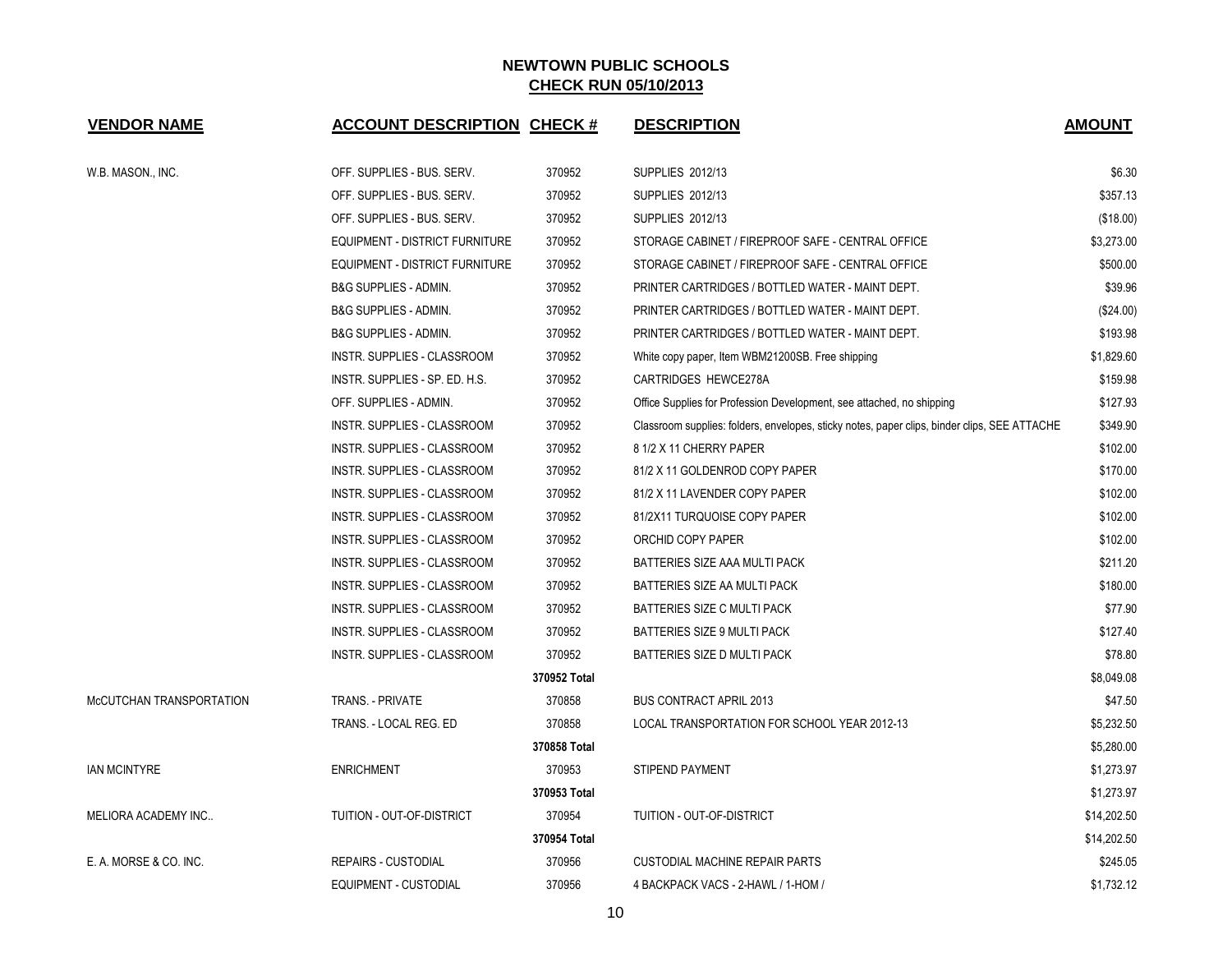| <b>VENDOR NAME</b>           | <b>ACCOUNT DESCRIPTION CHECK #</b> |              | <b>DESCRIPTION</b>                                      | <b>AMOUNT</b> |
|------------------------------|------------------------------------|--------------|---------------------------------------------------------|---------------|
| E. A. MORSE & CO. INC.       | <b>REPAIRS - CUSTODIAL</b>         | 370956       | REPAIR PARTS - CUSTODIAL VACUUM CLEANER                 | \$426.45      |
|                              |                                    | 370956 Total |                                                         | \$2,403.62    |
| MTM TRANSPORTATION INC.      | TRANS. - LOCAL REG. ED             | 370859       | <b>BUS CONTRACT APRIL 2013</b>                          | \$4,274.38    |
|                              | <b>TRANS. - PRIVATE</b>            | 370859       | <b>BUS CONTRACT APRIL 2013</b>                          | \$1,143.75    |
|                              | TRANS. - MAGNET SCH.               | 370859       | <b>BUS CONTRACT APRIL 2013</b>                          | \$4,942.00    |
|                              | <b>TRANS. - NONNEWAUG</b>          | 370859       | <b>BUS CONTRACT APRIL 2013</b>                          | \$3,570.00    |
|                              | TRANS. - VO/TECH.                  | 370859       | <b>BUS CONTRACT APRIL 2013</b>                          | \$6,940.00    |
|                              | TRANS. - LOCAL SPECIAL ED          | 370859       | <b>BUS CONTRACT APRIL 2013</b>                          | \$35,655.75   |
|                              | TRANS. - OUT-OF-DISTRICT           | 370859       | <b>BUS CONTRACT APRIL 2013</b>                          | \$50,055.94   |
|                              |                                    | 370859 Total |                                                         | \$106,581.82  |
| MUSIC & ARTS CENTER, INC.    | <b>REPAIRS - MUSIC</b>             | 370957       | For Band instrument repairs throughout the school year. | \$125.00      |
|                              | <b>REPAIRS - MUSIC</b>             | 370957       | For Band instrument repairs throughout the school year. | \$40.00       |
|                              | <b>REPAIRS - MUSIC</b>             | 370957       | For Band instrument repairs throughout the school year. | \$50.00       |
|                              |                                    | 370957 Total |                                                         | \$215.00      |
| NAGEL ELECTRIC LLC           | B. & G. REPAIRS - HOM.             | 370958       | REMOVE DAMAGED POLE LIGHT - HOM                         | \$360.00      |
|                              | B. & G. REPAIRS - RIS.             | 370958       | CHANGE BULBS / BALLASTS ON PARKING LOT LIGHTS - RIS     | \$720.00      |
|                              |                                    | 370958 Total |                                                         | \$1,080.00    |
| <b>NASCO</b>                 | <b>INSTR. SUPPLIES - ART</b>       | 370959       | Misc. Art Supplies, Pre-K through 4th                   | \$30.32       |
|                              |                                    | 370959 Total |                                                         | \$30.32       |
| <b>NCS PEARSON INC.</b>      | INSTR. SUPPLIES - SP. ED. PREK-8   | 370960       | SENSORY PROFILE SUMMARY SCORE SHEETS 076-1638-032       | \$69.80       |
|                              | INSTR. SUPPLIES - SP. ED. PREK-8   | 370960       | <b>SHIPPING</b>                                         | \$10.00       |
|                              |                                    | 370960 Total |                                                         | \$79.80       |
| <b>NEOPOST NEW ENGLAND</b>   | INSTR. SUPPLIES - CLASSROOM        | 370961       | INK CARTRIDGE FOR POSTAGE MACHINE                       | \$190.00      |
|                              |                                    | 370961 Total |                                                         | \$190.00      |
| NEW ENGLAND CTR FOR CHILDREN | TUITION - OUT-OF-DISTRICT          | 370962       | TUITION - OUT-OF-DISTRICT                               | \$14,543.22   |
|                              |                                    | 370962 Total |                                                         | \$14,543.22   |
| NEW HAVEN BODY INCORPORATED  | <b>REPAIRS - MAINT.</b>            | 370963       | MAINT TRUCK REPAIR PART - CYLINDER W/KEY                | \$188.67      |
|                              |                                    | 370963 Total |                                                         | \$188.67      |
| NEWTEK@NHS                   | STAFF TRAIN. - INFO. TECH.         | 370964       | <b>SERV</b>                                             | \$2,000.00    |
|                              |                                    | 370964 Total |                                                         | \$2,000.00    |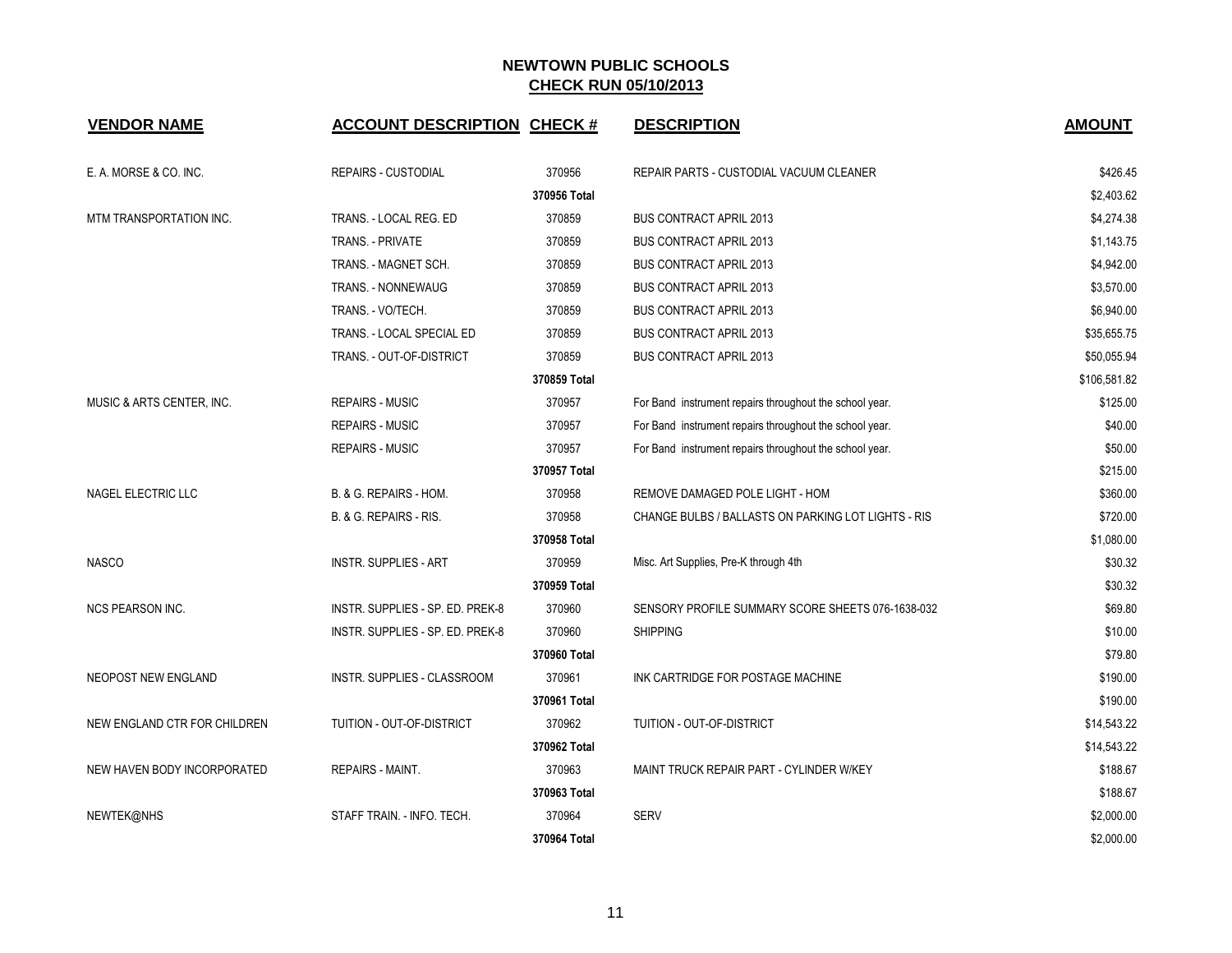| <b>VENDOR NAME</b>         | <b>ACCOUNT DESCRIPTION CHECK #</b> |              | <b>DESCRIPTION</b>                                            | <b>AMOUNT</b> |
|----------------------------|------------------------------------|--------------|---------------------------------------------------------------|---------------|
| NEWTOWN BOARD OF EDUCATION | <b>MEDICAL INS. PREMIUMS</b>       | 370965       | <b>LONG TERM DISABILITY</b>                                   | \$3,091.38    |
|                            | <b>ADMINISTRATION FEES</b>         | 370965       | <b>DENTAL ADMIN</b>                                           | \$2,825.00    |
|                            | <b>ADMINISTRATION FEES</b>         | 370965       | <b>COBRA ADMIN FEE</b>                                        | \$300.00      |
|                            | <b>ADMINISTRATION FEES</b>         | 370965       | <b>CREDIT DUE</b>                                             | \$10.00       |
|                            | <b>ADMINISTRATION FEES</b>         | 370965       | RETIREE ADM FEE MARCH 2013                                    | \$245.00      |
|                            | <b>ADMINISTRATION FEES</b>         | 370965       | RETIREE ADM FEE APRIL 2013                                    | \$240.00      |
|                            | LIFE INSURANCE                     | 370965       | <b>AD&amp;D PREMIUM</b>                                       | \$1,160.02    |
|                            | LIFE INSURANCE                     | 370965       | <b>LIFE PREMIUM</b>                                           | \$5,800.10    |
|                            |                                    | 370965 Total |                                                               | \$13,671.50   |
| NEWTOWN CULINARY           | OFF. SUPPLIES - ADMIN.             | 370966       | NEASC MEETING AND KICK UP DINNER                              | \$833.00      |
|                            |                                    | 370966 Total |                                                               | \$833.00      |
| NEWTOWN FOOD SERVICE       | OFF. SUPPLIES - BUS. SERV.         | 370967       | <b>MEALS</b>                                                  | \$52.40       |
|                            | OFF. SUPPLIES - ADMIN.             | 370967       | Professional Development refreshments.                        | \$27.85       |
|                            |                                    | 370967 Total |                                                               | \$80.25       |
| <b>NEWTOWN GRAPHICS</b>    | STAFF TRAIN. - SECURITY            | 370968       | Two-Sided Security Door Signs, Laminated                      | \$30.00       |
|                            | STAFF TRAIN. - SECURITY            | 370968       | Restricted Public Access Signs for NHS Stadium                | \$15.00       |
|                            | STAFF TRAIN. - SECURITY            | 370968       | Plastic Interior Signage noting Restricted Area               | \$48.00       |
|                            | STAFF TRAIN. - SECURITY            | 370968       | All-Weather, Plastic Signage for Parent Drop-off, NO SHIPPING | \$20.00       |
|                            |                                    | 370968 Total |                                                               | \$113.00      |
| NEWTOWN GREENERY           | INSTR. SUPPLIES - CLASSROOM        | 370969       | <b>VETERAN DAY CENTER PIECES</b>                              | \$144.00      |
|                            |                                    | 370969 Total |                                                               | \$144.00      |
| NEWTOWN SCHOOL STORE       | OFF. SUPPLIES - ADMIN.             | 370970       | LANYARD FOR FACULTY AND STAFF                                 | \$390.00      |
|                            |                                    | 370970 Total |                                                               | \$390.00      |
| NEWTOWN YOUTH AND FAMILY   | PROF. SERV. - SUBSTANCE ABUSE      | 370971       | SUBSTANCE ABUSE COUNSELOR                                     | \$9,857.91    |
|                            |                                    | 370971 Total |                                                               | \$9,857.91    |
| ROBERT J. NOLTE            | STUDENT TRAVEL - MUSIC             | 370972       | TRAVEL NAFME CONF                                             | \$50.00       |
|                            |                                    | 370972 Total |                                                               | \$50.00       |
| PATHWAY BOOK SERVICE       | OTHER SUPPLIES - STAFF DEVELOP.    | 370973       | ERS publication # 0819 Using What We Know about Good Teaching | \$97.29       |
|                            |                                    | 370973 Total |                                                               | \$97.29       |
| PATTERSON SUPPLY CO. INC.  | <b>B&amp;G SUPPLIES - MAINT.</b>   | 370974       | PLUMBING REPAIR PARTS - ELBOWS / NIPPLES                      | \$43.72       |
|                            |                                    | 370974 Total |                                                               | \$43.72       |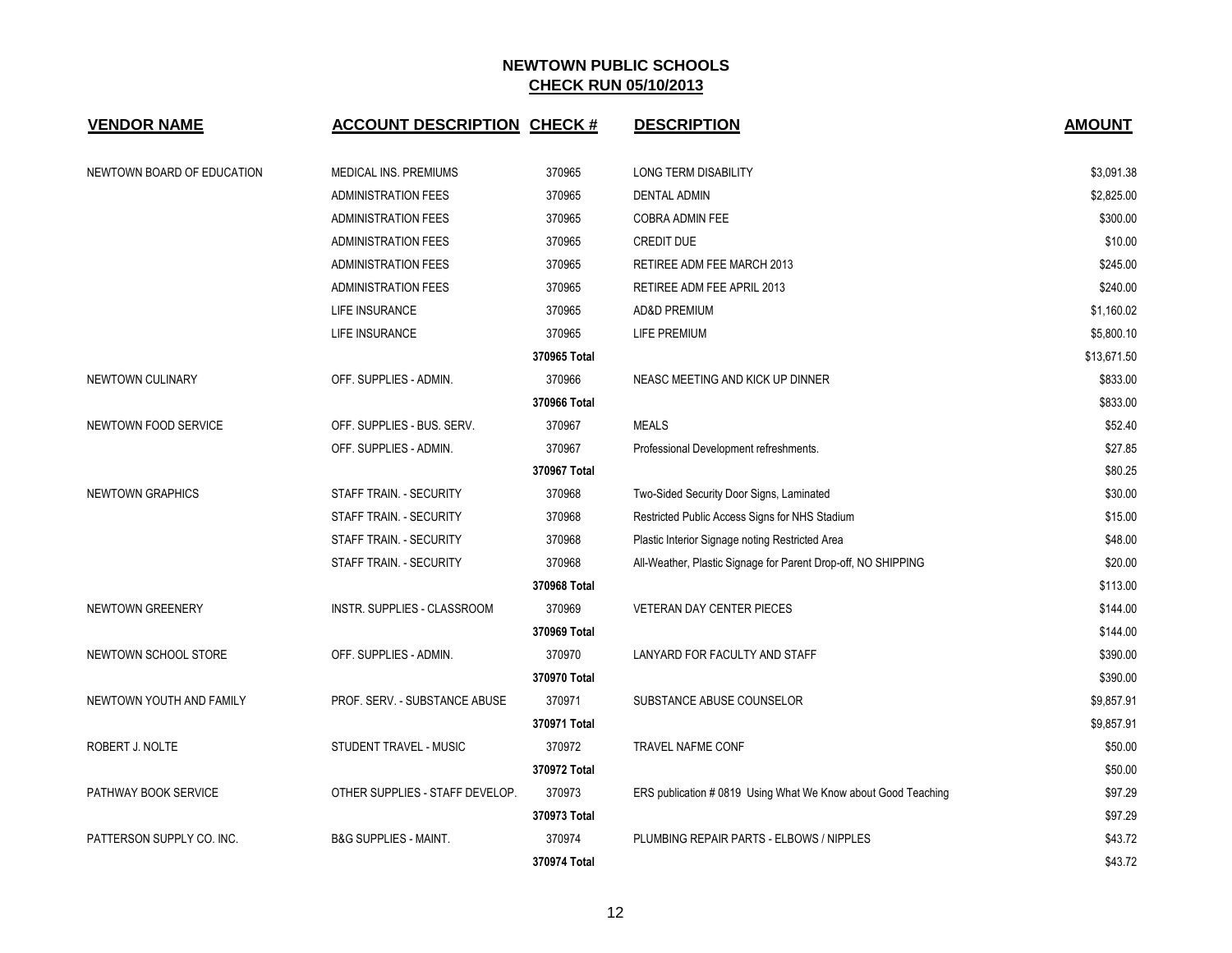| <b>VENDOR NAME</b>                | <b>ACCOUNT DESCRIPTION CHECK #</b> |              | <b>DESCRIPTION</b>                                             | <b>AMOUNT</b> |
|-----------------------------------|------------------------------------|--------------|----------------------------------------------------------------|---------------|
| <b>EMANUEL N. PAVONE</b>          | TRANS. - LOCAL REG. ED             | 370860       | LOCAL TRANSPORTATION FOR SCHOOL YEAR 2012-13                   | \$5,270.00    |
|                                   |                                    | 370860 Total |                                                                | \$5,270.00    |
| PCM-G                             | <b>INSTR. SUPPLIES - CLASSROOM</b> | 370975       | BLacK TONER 2.5K #Q6000A F/CLJ 1600/2600N Dan Racaniello Quote | \$75.95       |
|                                   |                                    | 370975 Total |                                                                | \$75.95       |
| <b>PEAP</b>                       | CONTRACTED SERV. - CLASSROOM       | 370976       | PEAP Middle School Excellence Pin RED                          | \$150.00      |
|                                   | CONTRACTED SERV. - CLASSROOM       | 370976       | Shipping                                                       | \$14.00       |
|                                   |                                    | 370976 Total |                                                                | \$164.00      |
| <b>J.W. PEPPER &amp; SON INC.</b> | <b>INSTR. SUPPLIES - MUSIC</b>     | 370977       | I VE GOT THE WORLD ON A STRING                                 | \$180.29      |
|                                   |                                    | 370977 Total |                                                                | \$180.29      |
| PERKINS SCHOOL FOR THE BLIND      | TUITION - OUT-OF-DISTRICT          | 370978       | TUITION - OUT-OF-DISTRICT                                      | \$18,071.17   |
|                                   |                                    | 370978 Total |                                                                | \$18,071.17   |
| PETTY CASH                        | OFF. SUPPLIES - ADMIN.             | 370979       | PETTY CASH                                                     | \$12.35       |
|                                   | OTHER SUPPLIES - STAFF DEVELOP.    | 370979       | PETTY CASH                                                     | \$50.29       |
|                                   | OFF. SUPPLIES - SUPER.             | 370979       | PETTY CASH                                                     | \$82.04       |
|                                   | CONTRACTED SERV. - B.O.E.          | 370979       | PETTY CASH                                                     | \$45.15       |
|                                   | OFF. SUPPLIES - BUS. SERV.         | 370979       | PETTY CASH                                                     | \$25.00       |
|                                   |                                    | 370979 Total |                                                                | \$214.83      |
| PETTY CASH                        | INSTR. SUPPLIES - SP. ED. PREK-8   | 370980       | PETTY CASH                                                     | \$203.10      |
|                                   |                                    | 370980 Total |                                                                | \$203.10      |
| PETTY CASH - PRESCH HS            | INSTR. SUPPLIES - SP. ED. PREK-8   | 370981       | PETTY CASH                                                     | \$158.05      |
|                                   |                                    | 370981 Total |                                                                | \$158.05      |
| PETTY CASH                        | OFF. SUPPLIES - ADMIN.             | 370982       | PETTY CASH                                                     | \$74.74       |
|                                   |                                    | 370982 Total |                                                                | \$74.74       |
| PETTY CASH                        | INSTR. SUPPLIES - CLASSROOM        | 370983       | PETTY CASH                                                     | \$43.70       |
|                                   |                                    | 370983 Total |                                                                | \$43.70       |
| PLIMOTH PLANTATION                | INSTR. SUPPLIES - SOC. STUDIES     | 370984       | Children s Pilgrim Hat                                         | \$24.27       |
|                                   | INSTR. SUPPLIES - CLASSROOM        | 370984       | Girls Coif                                                     | \$40.47       |
|                                   | <b>INSTR. SUPPLIES - CLASSROOM</b> | 370984       | Shipping                                                       | \$11.95       |
|                                   |                                    | 370984 Total |                                                                | \$76.69       |
| YANN PONCIN MD                    | PROF. SERV. - PSYCH/MED. EVAL.     | 370985       | PSY EVAL NMS STUDENT                                           | \$1,917.00    |
|                                   | PROF. SERV. - PSYCH/MED. EVAL.     | 370985       | PSYCHIATRIC EVAL NHS STUDENT                                   | \$2,083.00    |
|                                   |                                    | 370985 Total |                                                                | \$4,000.00    |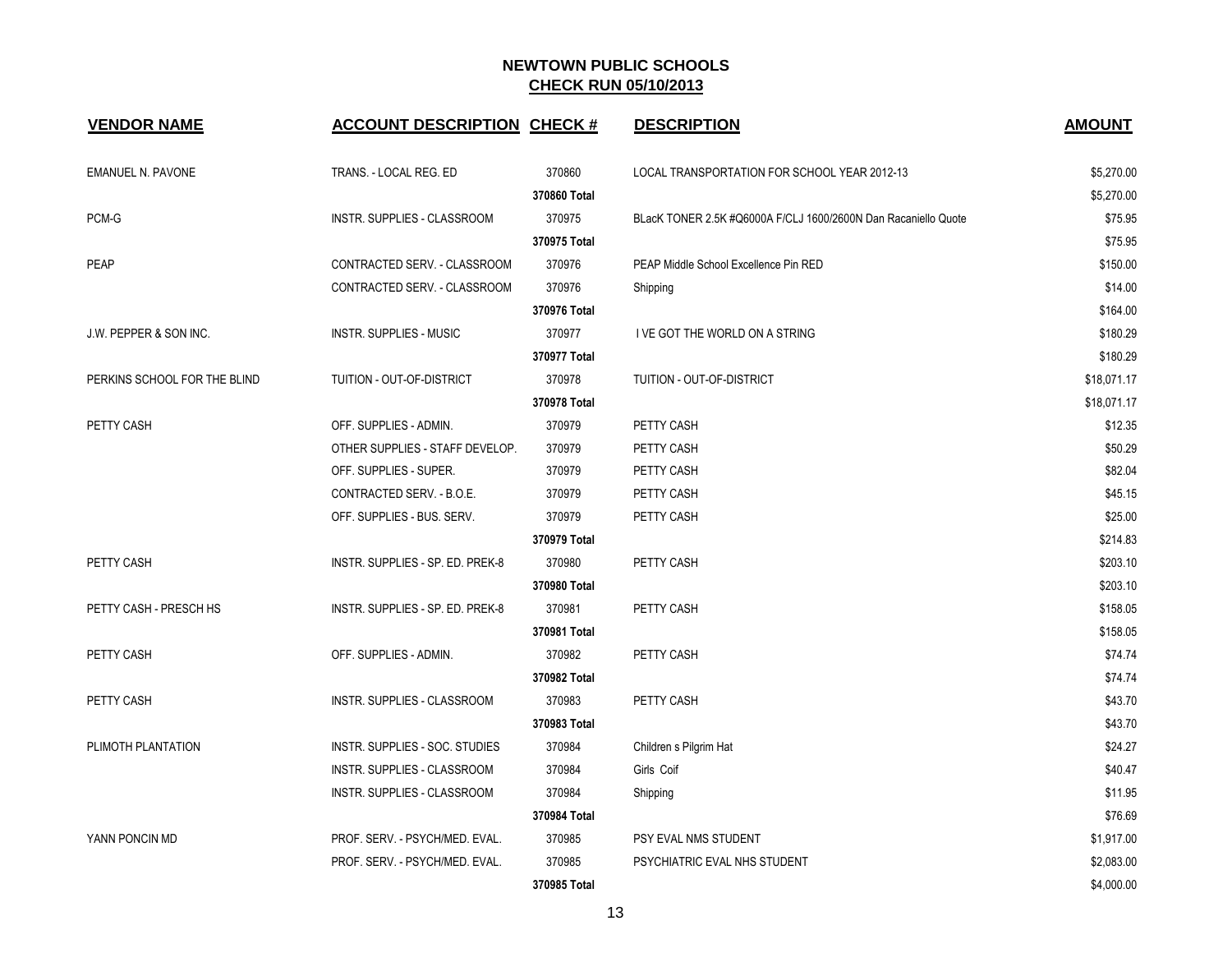| <b>VENDOR NAME</b>                   | <b>ACCOUNT DESCRIPTION CHECK #</b>  |              | <b>DESCRIPTION</b>                                             | <b>AMOUNT</b> |
|--------------------------------------|-------------------------------------|--------------|----------------------------------------------------------------|---------------|
| POSTMASTER - NEWTOWN                 | POSTAGE - ADMIN.                    | 370986       | Rolls of 100 \$0.46 Four Flags Forever Stamps, SKU: 788704     | \$230.00      |
|                                      | POSTAGE - ADMIN.                    | 370986       | Sheets of 20 \$0.20 George Washington Stamps, SKU: 101640      | \$40.00       |
|                                      |                                     | 370986 Total |                                                                | \$270.00      |
| <b>QUALITY IMPROVEMENTS LLC</b>      | B. & G. REPAIRS - H.                | 370987       | ROOF LEAK REPAIRS - HAW                                        | \$861.40      |
|                                      | B. & G. REPAIRS - H.S.              | 370987       | ROOF LEAK REPAIRS - NHS                                        | \$1,292.95    |
|                                      | B. & G. REPAIRS - H.S.              | 370987       | ROOF LEAK REPAIRS - NHS                                        | \$716.20      |
|                                      | B. & G. REPAIRS - H.S.              | 370987       | ROOF LEAK REPAIRS - NHS                                        | \$2,628.25    |
|                                      |                                     | 370987 Total |                                                                | \$5,498.80    |
| <b>QUIA SUBSCRIPTIONS DEPARTMENT</b> | CONTRACTED SERV. - COMPUTER ED.     | 370988       | Quia Web Educational Site License Renewal 1-year (60 teachers) | \$1,500.00    |
|                                      |                                     | 370988 Total |                                                                | \$1,500.00    |
| <b>REALLY GOOD STUFF INC.</b>        | TEXTBOOKS - CLASSROOM               | 370989       | Book Baskets, Large Rectangle, Primary Colors 128968           | \$111.92      |
|                                      | TEXTBOOKS - CLASSROOM               | 370989       | Return Sweep E.Z.c Reader 121824                               | \$6.99        |
|                                      | TEXTBOOKS - CLASSROOM               | 370989       | S&H                                                            | \$11.89       |
|                                      |                                     | 370989 Total |                                                                | \$130.80      |
| <b>RING'S END</b>                    | B. & G. REPAIRS - H.S.              | 370990       | <b>GYM DOOR REPAIRS - NHS</b>                                  | \$30.57       |
|                                      |                                     | 370990 Total |                                                                | \$30.57       |
| DR. JANET ROBINSON                   | STAFF TRAVEL - B.O.E.               | 370991       | <b>HOTEL &amp; PARKING</b>                                     | \$849.23      |
|                                      |                                     | 370991 Total |                                                                | \$849.23      |
| DR. JANET ROBINSON                   | STAFF TRAVEL - SUPER.               | 370992       | MONTHLY TRAVEL 2012/13                                         | \$400.00      |
|                                      |                                     | 370992 Total |                                                                | \$400.00      |
| <b>MAX RODRIGUEZ</b>                 | <b>B&amp;G SUPPLIES - CUSTODIAL</b> | 370993       | SHOE'S (30509)                                                 | \$100.00      |
|                                      |                                     | 370993 Total |                                                                | \$100.00      |
| ROBERTO RODRIGUEZ                    | <b>B&amp;G SUPPLIES - CUSTODIAL</b> | 370994       | SHOE'S (30509)                                                 | \$100.00      |
|                                      |                                     | 370994 Total |                                                                | \$100.00      |
| KRISTI SACCO PSY.D. LLC              | PROF. SERV. - PSYCH/MED. EVAL.      | 370995       | EVALUATION NEUR-PSY REED STUDENT                               | \$1,995.00    |
|                                      |                                     | 370995 Total |                                                                | \$1,995.00    |
| HENRY SCHEIN, INC.                   | <b>INSTR. SUPPLIES - CLASSROOM</b>  | 370996       | TISSUES - KLEENEX 643-7651                                     | \$1,090.00    |
|                                      |                                     | 370996 Total |                                                                | \$1,090.00    |
| <b>SCHOOL SPECIALTY</b>              | INSTR. SUPPLIES - CLASSROOM         | 370997       | Tru-Ray construction paper, assorted, Item 054054-030          | \$100.00      |
|                                      | INSTR. SUPPLIES - CLASSROOM         | 370997       | Tru-ay construction paper, Item 054156-030, 12x18              | \$98.00       |
|                                      | INSTR. SUPPLIES - CLASSROOM         | 370997       | File Folder, Item 9-015738-030                                 | \$223.00      |
|                                      | INSTR. SUPPLIES - CLASSROOM         | 370997       | Please see Attached                                            | \$746.16      |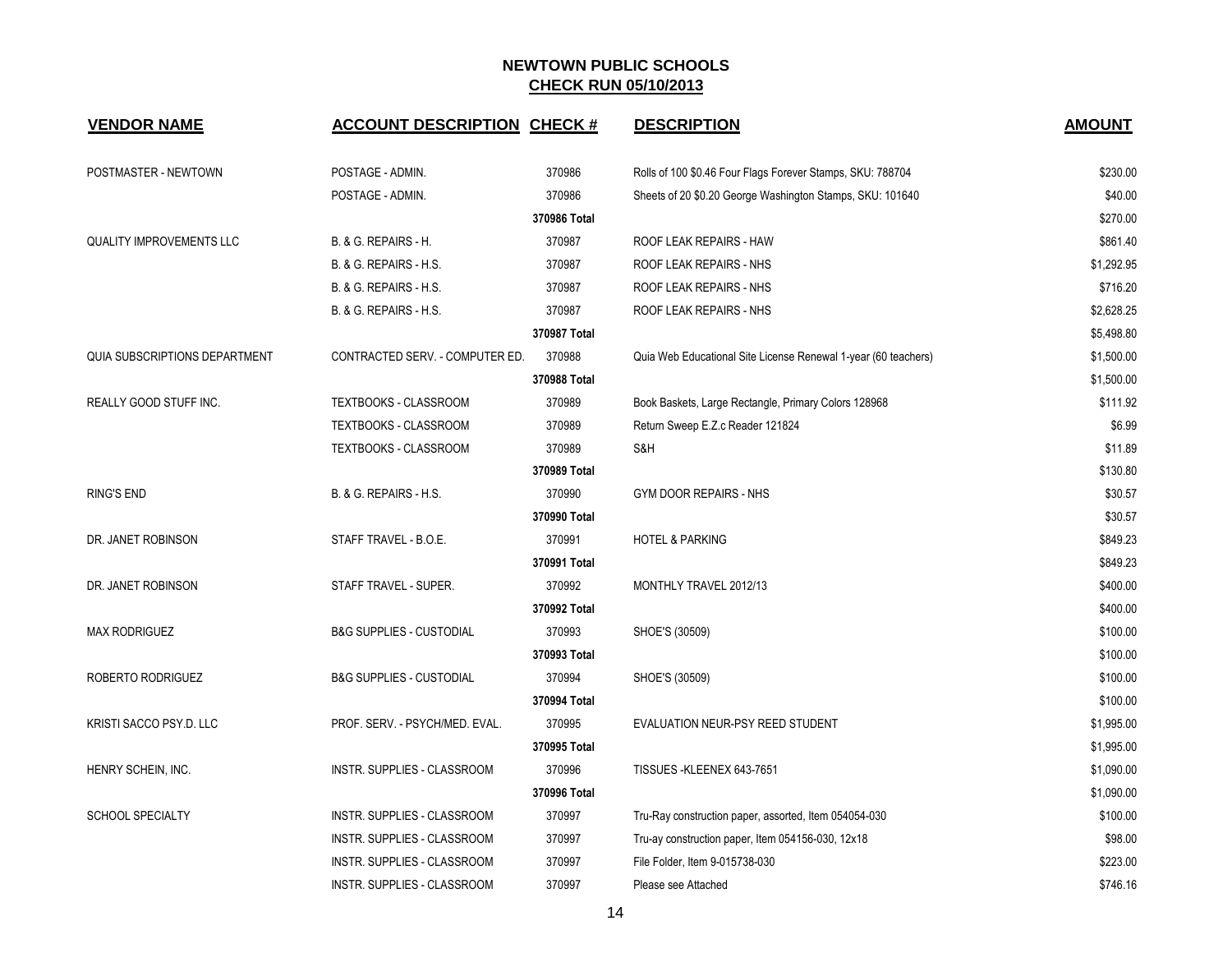| <b>VENDOR NAME</b>               | <b>ACCOUNT DESCRIPTION CHECK #</b> |              | <b>DESCRIPTION</b>                                                                    | <b>AMOUNT</b> |
|----------------------------------|------------------------------------|--------------|---------------------------------------------------------------------------------------|---------------|
| <b>SCHOOL SPECIALTY</b>          | <b>INSTR. SUPPLIES - ART</b>       | 370997       | Art Supplies: paint, paper, poster board, oak tag, tracing paper, tape, putty, eraser | \$770.19      |
|                                  |                                    | 370997 Total |                                                                                       | \$1,937.35    |
| SCHOOLDUDE.COM INC.              | PROF. SERV. - BUS. SERV            | 370998       | MAINT DIRECT WORK ORDER CONTRACT RENEWAL - 1 YEAR                                     | \$3,795.00    |
|                                  |                                    | 370998 Total |                                                                                       | \$3,795.00    |
| J.A. SEXAUER                     | B. & G. REPAIRS - H.S.             | 370999       | URINAL AUGER - PLUMBING REPAIRS - NHS                                                 | \$91.20       |
|                                  |                                    | 370999 Total |                                                                                       | \$91.20       |
| SHIFFLER EQUIPMENT SALES INC.    | <b>B&amp;G SUPPLIES - MAINT.</b>   | 371000       | SHOULDER SCREWS, BARREL NUTS - MAINT SUPPLIES                                         | \$98.62       |
|                                  |                                    | 371000 Total |                                                                                       | \$98.62       |
| CAROL CARDILLO SKOLAS            | <b>INSTR. SUPPLIES - ART</b>       | 371001       | <b>SUPPLIES</b>                                                                       | \$31.72       |
|                                  |                                    | 371001 Total |                                                                                       | \$31.72       |
| <b>MARDI SMITH</b>               | <b>STAFF TRAIN. - MUSIC</b>        | 371002       | <b>ASTA CONF</b>                                                                      | \$150.00      |
|                                  | STAFF TRAVEL - MUSIC               | 371002       | <b>TRAVEL ASTA CONF</b>                                                               | \$50.00       |
|                                  | MEMBERSHIPS - MUSIC                | 371002       | NAFME MEMBERSHIP                                                                      | \$117.00      |
|                                  |                                    | 371002 Total |                                                                                       | \$317.00      |
| SOUTHBURY PRINTING CENTRE, INC.  | PRINTING - ADMIN.                  | 371003       | Visitor passes, cum folders, quote E8823, SEE ATTACHED, no shipping                   | \$906.72      |
|                                  | PRINTING - ADMIN.                  | 371003       | Head O Meadow Letterhead, 2/0, Letter White 24#                                       | \$136.07      |
|                                  |                                    | 371003 Total |                                                                                       | \$1,042.79    |
| SPC SCHOOL PUBLICATIONS COMPANY  | PRINTING - ENGLISH                 | 371004       | 300 COPIES THE HAWKEYE APRIL 2013 -- 20 PAGES INVOICE 28276                           | \$925.00      |
|                                  |                                    | 371004 Total |                                                                                       | \$925.00      |
| STAPLES ADVANTAGE                | INSTR. SUPPLIES - INFO. TECH.      | 371005       | Supplies for Tech - Cd s thumb drive, DVD etc.                                        | \$38.49       |
|                                  |                                    | 371005 Total |                                                                                       | \$38.49       |
| SUPERIOR CLEANERS AND TAILORS    | INSTR. SUPPLIES - SP. ED. PREK-8   | 371006       | <b>SERV</b>                                                                           | \$15.45       |
|                                  | INSTR. SUPPLIES - SP. ED. PREK-8   | 371006       | <b>SERV</b>                                                                           | \$15.45       |
|                                  | INSTR. SUPPLIES - SP. ED. PREK-8   | 371006       | <b>SERV</b>                                                                           | \$15.45       |
|                                  | INSTR. SUPPLIES - SP. ED. PREK-8   | 371006       | <b>SERV</b>                                                                           | \$15.45       |
|                                  |                                    | 371006 Total |                                                                                       | \$61.80       |
| <b>TESTA REFRIDGERATION, LLC</b> | <b>REPAIRS - CAFETERIA</b>         | 371007       | REPAIR AIR DISPLAY CASE                                                               | \$155.00      |
|                                  | <b>REPAIRS - CAFETERIA</b>         | 371007       | REPAIR TABLE TOP FREEZCA                                                              | \$200.00      |
|                                  |                                    | 371007 Total |                                                                                       | \$355.00      |
| <b>WU TONG</b>                   | <b>ACTIVITIES SALARIES</b>         | 371009       | <b>STIPEND PAYMENT</b>                                                                | \$3,150.00    |
|                                  |                                    | 371009 Total |                                                                                       | \$3,150.00    |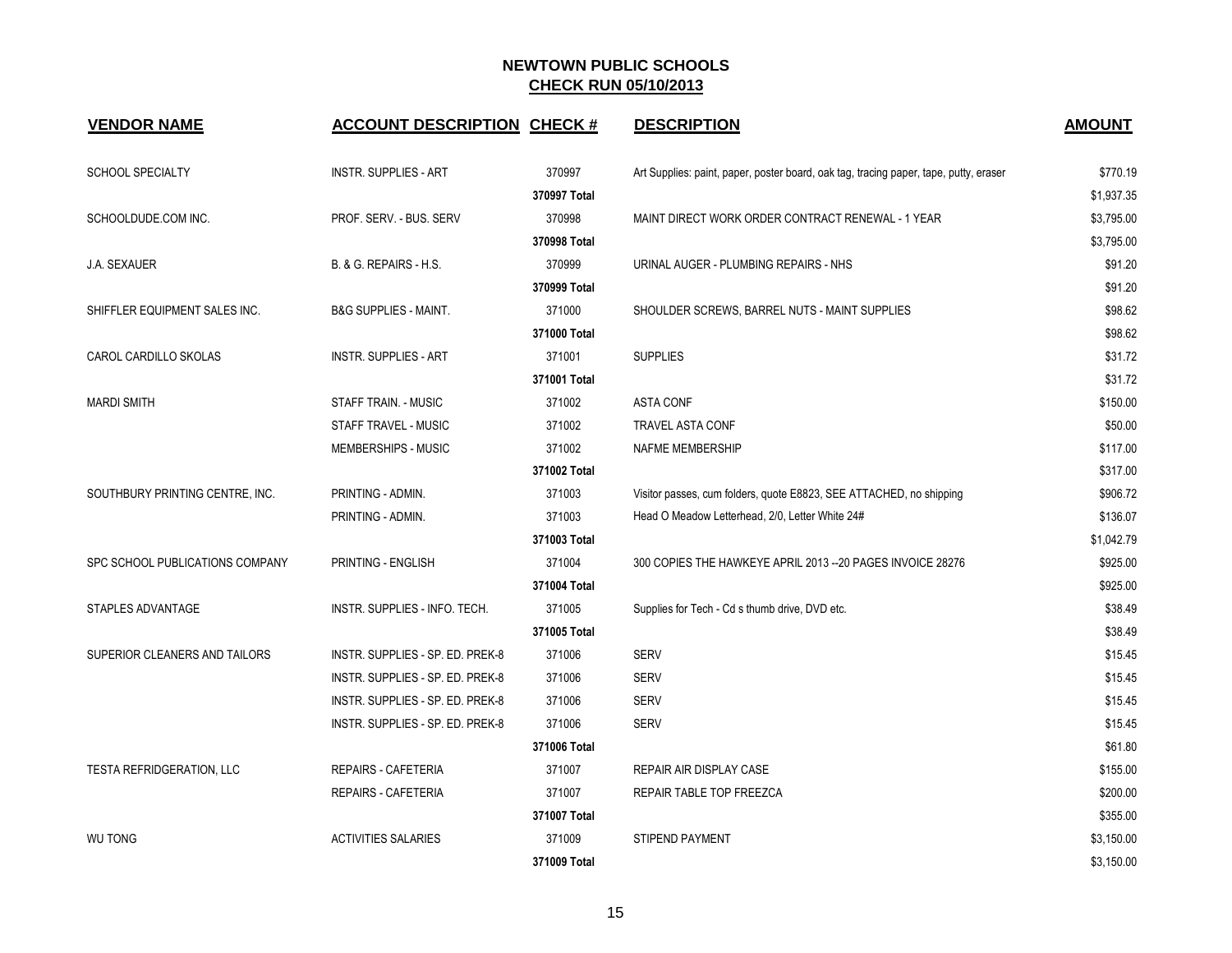| <b>VENDOR NAME</b>                                        | <b>ACCOUNT DESCRIPTION CHECK #</b> |              | <b>DESCRIPTION</b>                                       | <b>AMOUNT</b> |
|-----------------------------------------------------------|------------------------------------|--------------|----------------------------------------------------------|---------------|
| <b>TORRCO</b>                                             | B. & G. REPAIRS - M.G.             | 371010       | HVAC REPAIR PARTS - MG BOILER                            | \$91.94       |
|                                                           | B. & G. REPAIRS - M.G.             | 371010       | HVAC REPAIR PARTS - MG BOILER                            | \$575.14      |
|                                                           | <b>B&amp;G SUPPLIES - MAINT.</b>   | 371010       | PLUMBING REPAIR PARTS - SUPPLIES                         | \$698.88      |
|                                                           | <b>B&amp;G SUPPLIES - MAINT.</b>   | 371010       | PLUMBING REPAIR PARTS - SUPPLIES                         | \$101.17      |
|                                                           | <b>B&amp;G SUPPLIES - MAINT.</b>   | 371010       | PLUMBING REPAIR PARTS - SUPPLIES                         | \$302.86      |
|                                                           |                                    | 371010 Total |                                                          | \$1,769.99    |
| TOTAL LIGHTING SERVICE LLC                                | <b>B&amp;G CONTRACTED SERV.</b>    | 371011       | EMERGENCY LIGHTING REPAIRS - ALL SCHOOLS                 | \$6,320.00    |
|                                                           | <b>B&amp;G CONTRACTED SERV.</b>    | 371011       | TEST / INSPECT / REPAIR EMERGENCY LIGHTING - ALL SCHOOLS | \$720.00      |
|                                                           |                                    | 371011 Total |                                                          | \$7,040.00    |
| UNIVERSITY OF OREGON                                      | INSTR. SUPPLIES - CLASSROOM        | 371012       | DIBELS service for K-2 NO Shipping/Handling              | \$100.00      |
|                                                           |                                    | 371012 Total |                                                          | \$100.00      |
| <b>US GAMES</b>                                           | INSTR. SUPPLIES - P.E.             | 371013       | 24 inch Hopper Red Item#1256789                          | \$119.96      |
|                                                           | INSTR. SUPPLIES - P.E.             | 371013       | Latex Balloons 12 inch (pack of 50) Item#95011           | \$10.99       |
|                                                           | INSTR. SUPPLIES - P.E.             | 371013       | ship/hand                                                | \$22.26       |
|                                                           |                                    | 371013 Total |                                                          | \$153.21      |
| USPS-HASLER (C/O)                                         | POSTAGE - BUS. SERV.               | 371014       | POSTAGE C/O                                              | \$1,000.00    |
|                                                           |                                    | 371014 Total |                                                          | \$1,000.00    |
| USPS-HASLER (H/S)                                         | POSTAGE - GUIDANCE                 | 371015       | POSTAGE                                                  | \$3,000.00    |
|                                                           |                                    | 371015 Total |                                                          | \$3,000.00    |
| SUSAN H. VOGELMAN                                         | CONTRACTED SERV. - MUSIC           | 371016       | payment for rehearsals                                   | \$520.00      |
|                                                           |                                    | 371016 Total |                                                          | \$520.00      |
| <b>JANET VOLLMER</b>                                      | INSTR. SUPPLIES - CLASSROOM        | 371017       | <b>SCI SUPPLIES</b>                                      | \$26.94       |
|                                                           |                                    | 371017 Total |                                                          | \$26.94       |
| PRIVATE INFORMATION                                       | TUITION - OUT-OF-DISTRICT          | 371018       | <b>MEDIATION SETTLEMENT</b>                              | \$20,000.00   |
|                                                           |                                    | 371018 Total |                                                          | \$20,000.00   |
| WISE LEARNING SPECIALIZED LEARNING CTR TUTORS - HOMEBOUND |                                    | 371019       | TUTORING FOR SPEC ED STUDENTS                            | \$1,950.00    |
|                                                           | <b>TUTORS - HOMEBOUND</b>          | 371019       | TUTORING FOR SPEC ED STUDENTS                            | \$1,950.00    |
|                                                           |                                    | 371019 Total |                                                          | \$3,900.00    |
| ASSOCIATED REFUSE HAULERS                                 | <b>REFUSE REMOVAL</b>              | 370874       | EXTRA DUMPSTER PICKUP - CHALK HILL                       | \$190.00      |
|                                                           | <b>REFUSE REMOVAL</b>              | 370874       | EXTRA DUMPSTER - CHALK HILL                              | \$287.50      |
|                                                           |                                    | 370874 Total |                                                          | \$477.50      |